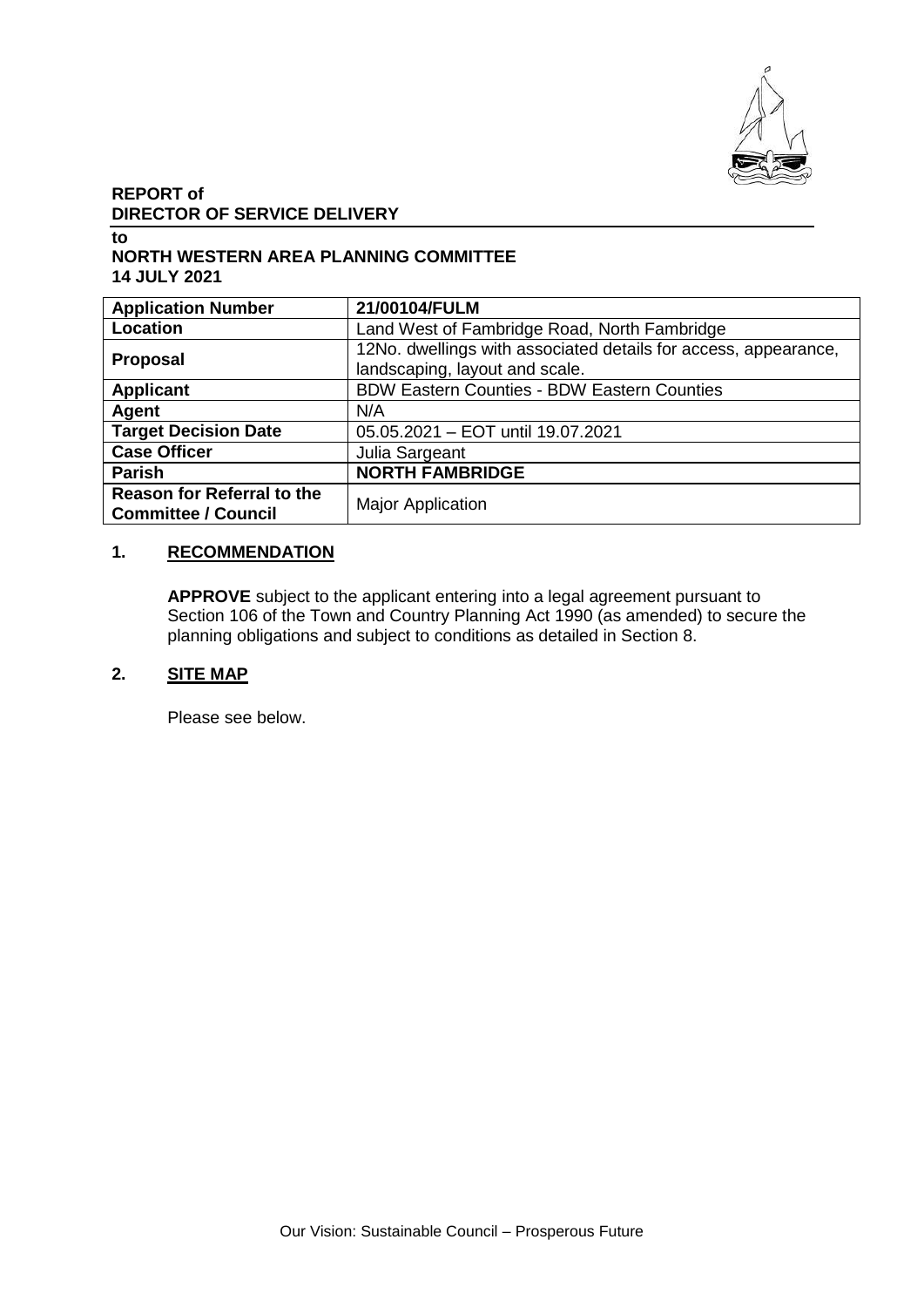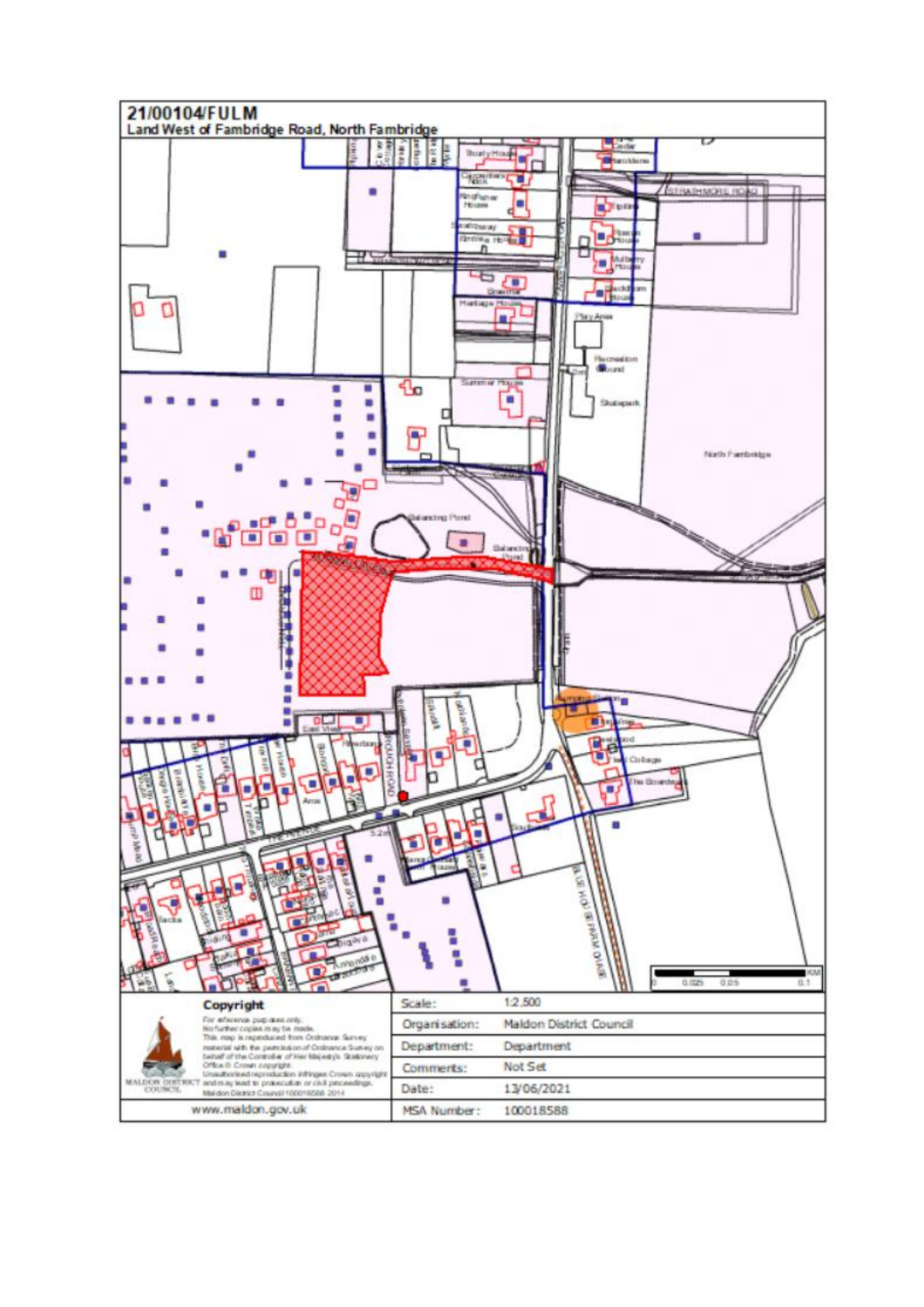## **3. SUMMARY**

# **3.1 Proposal / brief overview, including any relevant background information**

### Site Description

- 3.1.1 The application site is located to the east of Fambridge Road and within the settlement boundary of North Fambridge. The site itself forms part of a larger development site which had outline consent granted under reference 14/01016/OUT for up to 75 dwellings and up to 1,000 sq m of flexible commercial and community space. Reserved matters consent was granted under 19/00252/RES for the 75 dwellings and the development is currently under construction. This application site relates to the parcel of the larger site where the 1,000 sq m of flexible commercial and community space was granted consent.
- 3.1.2 The site itself is approximately 0.54 hectares in size and roughly rectangular in shape. The application site sits approximately 110 metres back from Fambridge Road to the west of an area of public open space provided as part of the larger development and to the east of residential dwellings under construction. It is currently being used as the construction compound for the larger element of the site.

# Relevant Background

- 3.1.3 This application follows the withdrawal of a previous planning application on the site (20/00787/FUL) which was for 10 dwellings. A number of concerns were raised in relation to the scheme with the applicant which primarily related to:
	- Lack of affordable housing provision;
	- Density of the development and making the most effective use of the land;
	- Appearance and design of some plots, and
	- Details of marketing undertaken.
- 3.1.4 This application follows the previously withdrawn application and seeks to address the previous concerns raised with the scheme in the following ways:
	- Provision of 42% affordable housing;
	- Increased density of development from 22.9dph to 27.9dph;
	- Amendment to the design of dwellings and most notably the corner plots facing east across the public open space towards Fambridge Road.
	- Additional clarification on elements of the marketing undertaken.

## Proposal

3.1.5 Planning permission is sought for the erection of 12 dwellings with associated access, appearance, landscaping, layout and scale. This is a Full application with all details submitted. The development proposes 5 units of affordable housing (41%) and 7 units of market housing. The dwellings proposed would all be positioned centrally within the plot with access taken for those facing south and west from the already approved access road and access for those facing east from a new private drive. One plot (plot 107) would take access directly from the already approved main spine road into the development.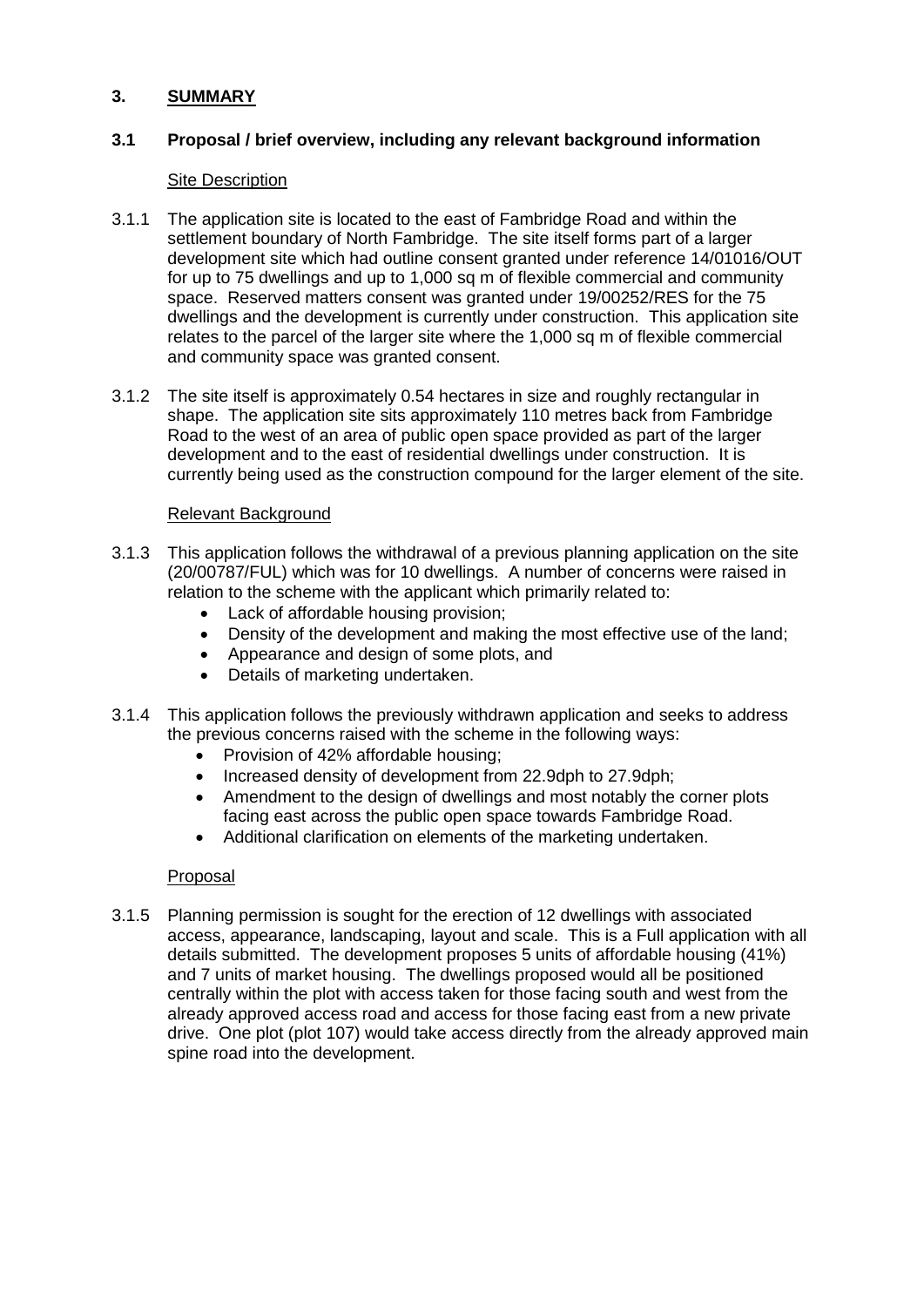- 3.1.6 The following house types are proposed:
- 3.1.7 Plots 106, 111 and 112 (market housing)

*(please note plot numbers for this application start at 106 as the applicant is currently constructing 75 dwellings on this wider site and 30 dwellings on a neighbouring site known as Manor Farm, The Avenue granted consent under 14/01018/OUT and 18/00558/RES).*

Plots 106, 111 and 112 are semi detached dwellings of a traditional form and appearance plots 111 and 112 would be finished in render with brick plinths and detailing, whilst plot 106 would be finished in buff/yellow brick. They form corner plots within the site and feature ground floor bay windows to the flank elevation to ensure an appropriate level of detailing to both the front elevation and side elevation. Plot 106 is located in the north western corner of the site and would front onto the access road to the west with the bay window detailed flank elevation facing the main spine road through the site. It would adjoin a different house type (plot 107 detailed later) and would be set back from the main spine road with an area of landscaping and pedestrian footway to the front of this elevation. Plots 111 and 112 are located in the south eastern corner of the site and adjoin each other forming one end of the main street scene facing out towards Fambridge Road across the public open space. Whilst the main front elevations would face north and south across the access roads the secondary frontages with bay window detailing would face out across the public open space towards Fambridge Road.

Each dwelling would measure 9.1 metres wide by 6 metres deep with an eaves height of 4.8 metres and a ridge height of 8.2 metres. Internally the dwellings would contain a lounge, open plan kitchen/diner and utility at ground floor level with two bedrooms, one with en-suite, family bathroom and study at first floor level.

Each dwelling would have the following size private amenity space and parking provision:-

| Plot No.        | <b>Private Amenity Space</b> | <b>Parking Spaces</b> |
|-----------------|------------------------------|-----------------------|
| <b>Plot 106</b> | 83 metres squared            | 2 spaces              |
| <b>Plot 111</b> | 80 metres squared            | 2 spaces              |
| <b>Plot 112</b> | 55 metres squared            | 2 spaces              |

3.1.8 Plot 107 (market housing)

Plot 107 is a semi-detached buff/yellow brick dwelling which would be attached to plot 106 along its western flank boundary. The dwelling is of a traditional design and would measure 4.5 metres wide by 7.9 metres deep with an eaves height of 4.7 metres and a ridge height of 7.4 metres. Internally the dwelling would contain a kitchen, w.c. and open plan lounge/diner at ground floor level and two bedrooms and a bathroom at first floor level.

This dwelling would have the following size private amenity space and parking provision:

| Plot No.   | <b>Private Amenity Space</b> | <b>Parking Spaces</b> |
|------------|------------------------------|-----------------------|
| l Plot 107 | 64 metres squared            | 2 spaces              |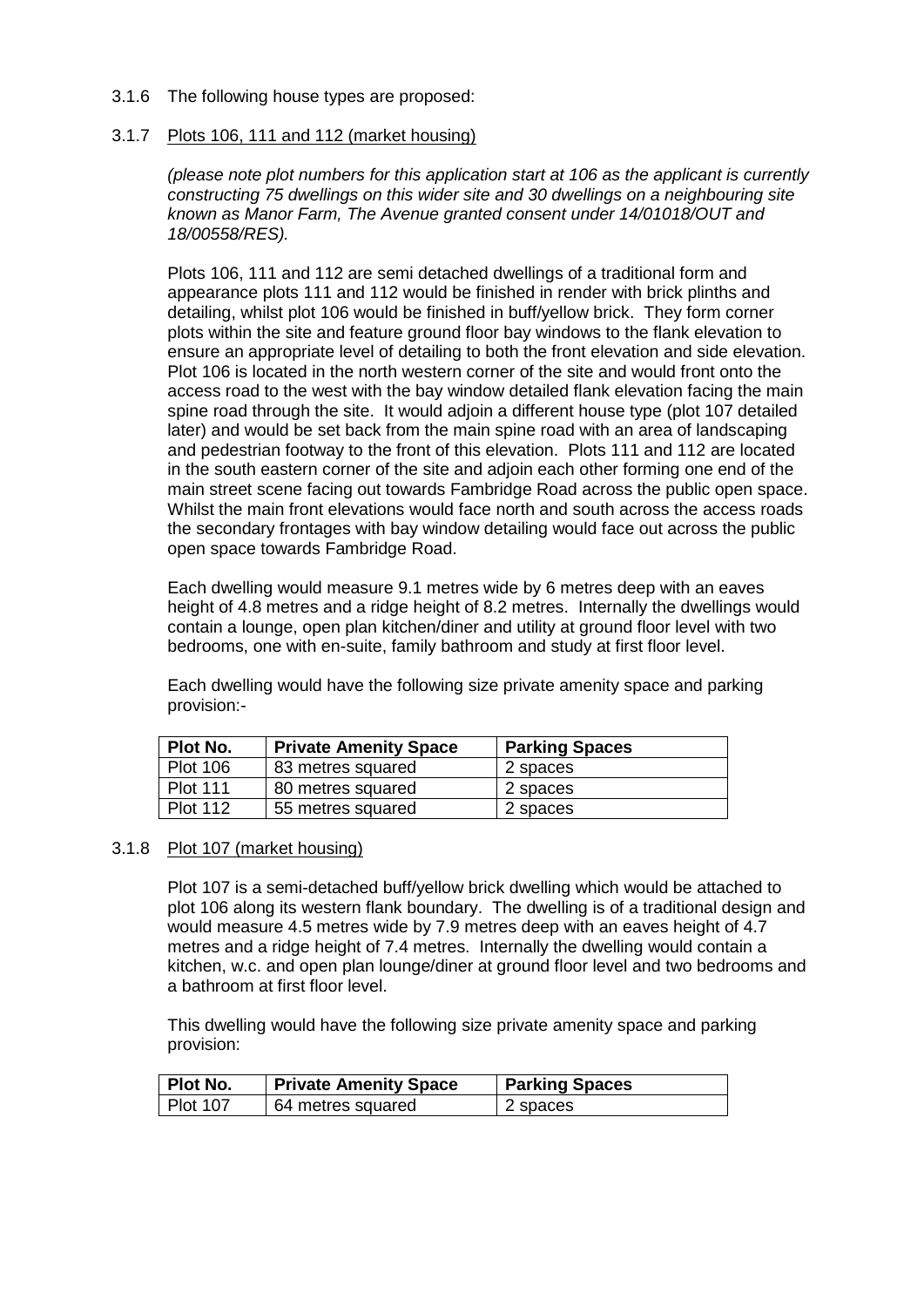#### 3.1.9 Plot 108 (market housing)

Plot 108 is a detached two storey double fronted rendered dwelling with brick detailing. It has a traditional appearance with a bay window to the front elevation and a two storey gable projection to the rear. The dwelling would measure a maximum of 10.5 metres wide by 6.8 metres deep for the main section with the rear projection measuring a further 3.6 metres in depth. The eaves height of the property would be 5.1 metres with a maximum ridge height of 8.7 metres. Internally the dwelling would accommodate a lounge, breakfast/kitchen room, utility, dining room, study and w.c. at ground floor level and four bedrooms, one with en-suite along with a family bathroom at first floor level.

Plot 108 is a corner plot located into the north eastern section of the site fronting onto the public open space to the east and across to Fambridge Road.

This dwelling would have the following size private amenity space and parking provision:

| ∣ Plot No. | <b>Private Amenity Space</b> | <b>Parking Spaces</b> |
|------------|------------------------------|-----------------------|
| Plot 108   | 120 metres squared           | 3 spaces              |

#### 3.1.10 Plot 109 (market housing)

Plot 109 is a detached two storey red brick built dwelling which would feature a front two storey gable projection as well as a bay window and a small single storey glazed rear projection. The dwelling would measure a maximum of 8.7 metres wide by 10 metres deep with an eaves height of 4.9 metres and a maximum ridge height of 8.6 metres. Internally the dwelling would accommodate a lounge, kitchen/diner, utility room, study and w.c. at ground floor level and four bedrooms, one with en-suite along with a family bathroom at first floor level.

Plot 109 is located along the eastern boundary of the plot fronting onto the public open space to the east and across to Fambridge Road.

This dwelling would have the following size private amenity space and parking provision:

| Plot No.        | <b>Private Amenity Space</b> | <b>Parking Spaces</b> |
|-----------------|------------------------------|-----------------------|
| <b>Plot 109</b> | 100 metres squared           | 3 spaces              |

#### 3.1.11 Plot 110 (market housing)

Plot 110 is a detached two storey buff/yellow brick built dwelling with a first front gable feature central to the property creating a semi-enclosed porch area. The property would also feature a small single storey glazed rear projection. The dwelling would measure 11.2 metres wide by a maximum of 10.1 metres deep with an eaves height of 5 metres and a ridge height of 8.3 metres. Internally the dwelling would accommodate a lounge, kitchen/breakfast room, utility, dining room, study and w.c. at ground floor level and four bedrooms, two with en-suites as well as a family bathroom at first floor level.

Plot 110 is located along the eastern boundary of the plot fronting onto the public open space to the east and across to Fambridge Road.

This dwelling would have the following size private amenity space and parking provision: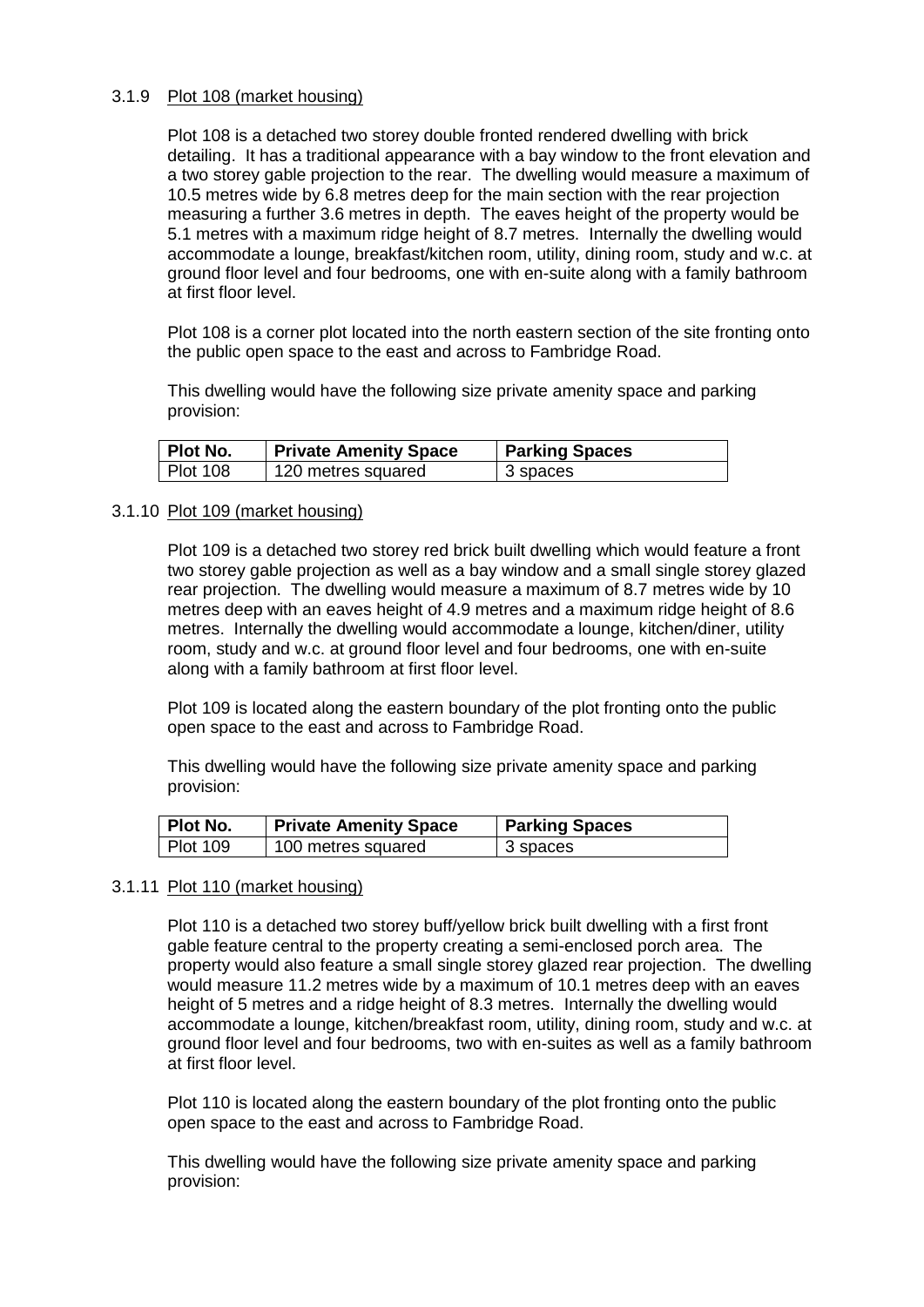| Plot No. | <b>Private Amenity Space</b> | <b>Parking Spaces</b> |
|----------|------------------------------|-----------------------|
| Plot 110 | 230 metres squared           | 4 spaces              |

#### 3.1.12 Plots 113 and 114 (affordable housing)

Plots 113 and 114 comprise of a pair of handed semi-detached dwellings finished in red brick with front canopy projections. Each dwelling would measure 4.8 metres wide by 8.8 metres deep with an eaves height of 4.8 metres and a ridge height of 8.2 metres. Internally each dwelling would contain an open plan kitchen/diner/lounge area as well as a w.c. at ground floor level with two bedrooms and a bathroom at first floor level.

Plots 113 and 114 are located along the southern boundary of the site with a small area of open space beyond the internal access road.

These dwellings would have the following size private amenity space and parking provision:

| Plot No.   | <b>Private Amenity Space</b> | <b>Parking Spaces</b> |
|------------|------------------------------|-----------------------|
| l Plot 113 | 80 metres squared            | 2 spaces              |
| l Plot 114 | 60 metres squared            | 2 spaces              |

#### 3.1.13 Plots 115 and 116 (affordable housing)

Plots 115 and 116 comprise of a pair of flats designed to look like a two storey dwelling. The building would be constructed out of red brick with a single storey projection to the south. The property would be located on the south western corner of the site and access to the ground floor flat would be taken from the west facing elevation which would appear as a double fronted traditional dwelling and access to the first floor flat would be taken from the south facing elevation which would appear as a two storey gable ended dwelling. The property would therefore serve as a dual frontage property within its corner position. The overall building would measure 8.8 metres wide (10 metres including the single storey projection) by 6.2 metres deep with an eaves height of 5.1 metres and ridge height of 8.6 metres. Each flat would contain an open plan kitchen/diner/living room, bathroom and bedroom.

The flats would have a shared amenity space of 105 metres squared with one parking space per unit.

#### 3.1.14 Plot 117 (affordable housing)

Plot 117 is a flat over garage unit designed to appear as a cartlodge. It would be constructed out of red brick and would feature a drive through car port section to allow access to the car port area from the rear with dummy windows at ground floor level to the front. The drive through car port access would also be used by plot 106 to access their off road parking spaces. The residential accommodation would all be at first floor level with access taken from the front west facing elevation.

The building would measure a maximum of 11.4 metres wide by 6 metres deep with an eaves height of 4.8 metres and a ridge height of 7.2 metres. Internally the unit would provide a kitchen, lounge/diner, bathroom and two bedrooms.

This unit would have the following size private amenity space and parking provision:

| Plot No.        | <b>Private Amenity Space</b> | <b>Parking Spaces</b> |
|-----------------|------------------------------|-----------------------|
| $\mid$ Plot 117 | 75 metres squared            | 2 spaces              |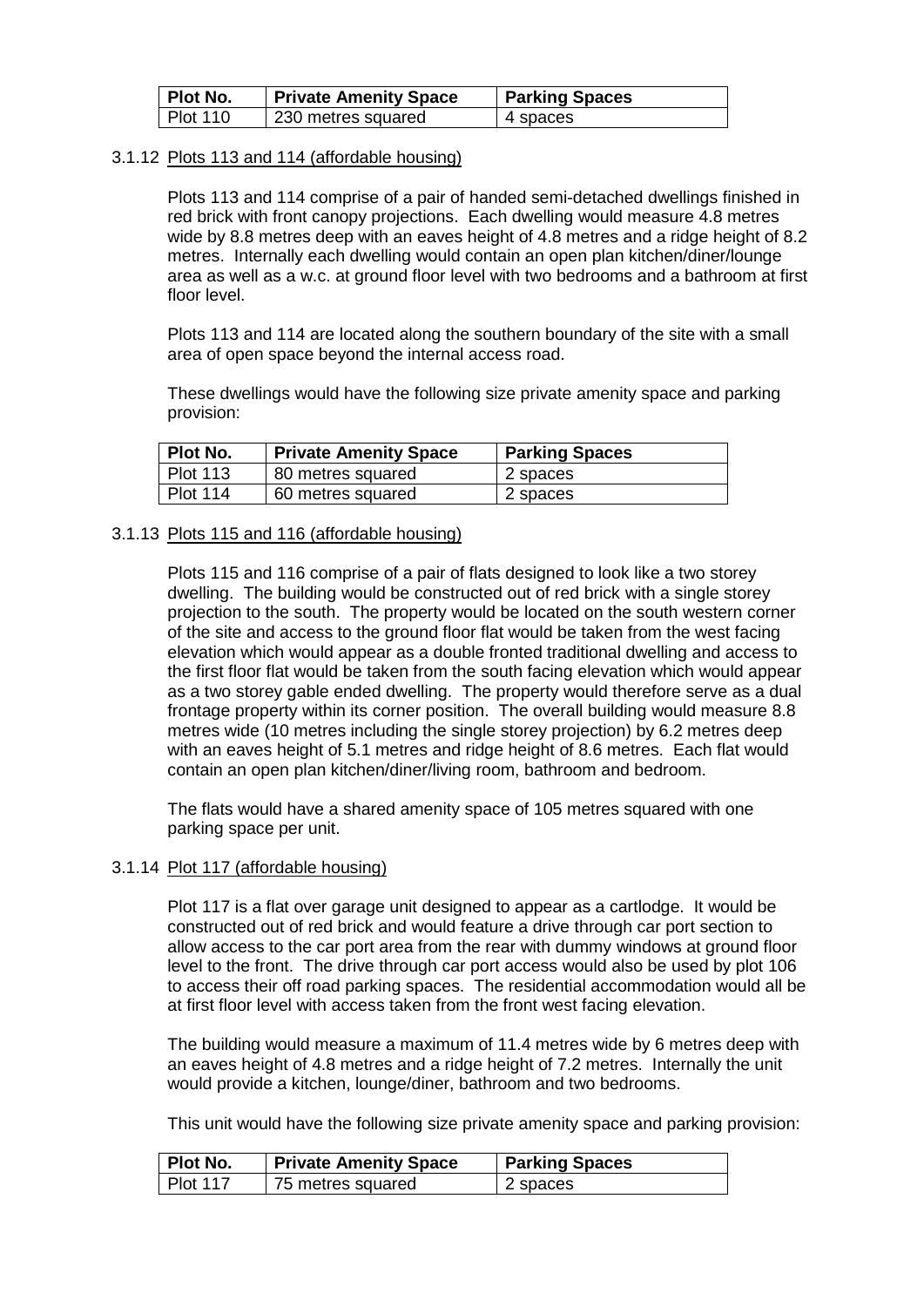- 3.1.15 External materials for the development have been provided which would be as follows:
	- Brick Red Multi Ibstock Surrey Red
	- Brick Yellow- Forterra Village Hervest Multi
	- Tile Grey Plain Tile Redland Richmond 10/Forticrete Mixed Russet
	- Tile Red Plain Tile Forticrete Mixed Russet
	- Render Weber Monoccuche Chalk
	- Facia and Soffit White uPVC
	- Rainwater Goods Black uPVC
	- Front Doors Black
	- Garage Doors Black
	- Windows White uPVC

# **3.2 Conclusion**

- 3.2.1 This application relates to a parcel of land that is within a wider development site granted under 14/01016/OUT and is currently being built out pursuant to reserved matters approval 19/00252/RES. The application site itself has the principle of up to 1,000 sq m of commercial/community use approved under 14/01016/OUT. The applicants have marketed the site for the commercial/community use and the exercise and results have been captured in a Marketing Appraisal Report. The report concludes that over a three year period there was no viable or serious interest in the site, and that the size and nature of the area could not sustain viable options. This application would therefore result in the loss of the potential commercial/community use and the erection of 12 residential units, 5 of which would be affordable housing. The application site is considered to be within a reasonably sustainable location in terms of access to services and facilities due to the good rail connection at North Fambridge, and the development of the site for 12 residential units would assist in making up the deficit in the Five Year Housing Land Supply (5YHLS). Whilst it is acknowledged that reserved matters for the commercial/community use have not been granted, for the reasons explained below, it is considered, on balance, that there are no objections to the principle of the development.
- 3.2.2 The design approach taken is considered to be appropriate to the site and would result in a seamless addition to the wider development with additional soft landscaping proposed. The development provides adequate off road parking, meets amenity spaces standards and would not result in any materially harmful impacts to neighbouring residents amenity.
- 3.2.3 Overall it is considered that the benefits of the proposed development outweigh any harm and the proposal would represent sustainable development. Therefore, in accordance with the Local Development Plan (LDP) and the National Planning Policy Framework (NPPF) the application is recommended for approval subject to a S106 agreement to secure the affordable housing and Essex Coast Recreational Disturbance Avoidance and Mitigation Strategy (RAMS) payment along with conditions as detailed in section 8 of this report.

# **4. MAIN RELEVANT POLICIES**

Members' attention is drawn to the list of background papers attached to the agenda.

## **4.1 National Planning Policy Framework 2019 including paragraphs:**

- 7 Achieving sustainable development
- 8 Three objectives of sustainable development
- 10-12 The presumption in favour of sustainable development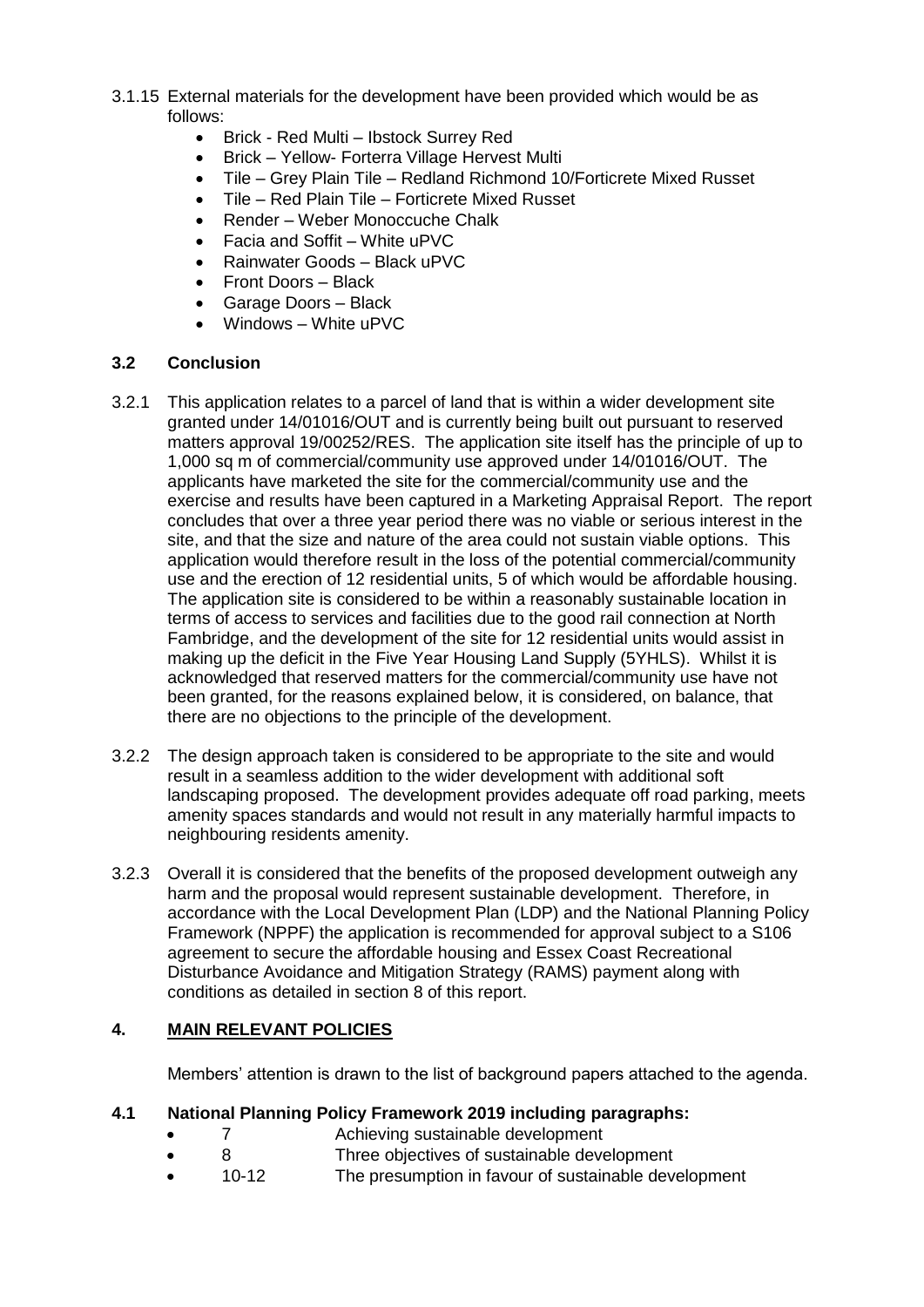- 38 Decision making
- 47-50 Determining applications
- 54-57 Planning conditions and obligations
- 59-66 Delivering a sufficient supply of homes
- 91-101 Promoting healthy and safe communities
- 102-111 Promoting sustainable transport
- 117-123 Making effective use of land
- 124-132 Achieving well-designed places
- 148-169 Meeting the challenge of climate change, flooding and coastal change
- 170-183 Conserving and enhancing the natural environment
- 184-202 Conserving ad enhancing the historic environment

# **4.2 Maldon District Local Development Plan 2014 – 2029 approved by the Secretary of State:**

- S1 Sustainable Development
- S2 Strategic Growth
- S7 Prosperous Rural Communities
- S8 Settlement Boundaries and the Countryside
- D1 Design Quality and Built Environment
- D<sub>2</sub> Climate Change and Environmental Impact of New Development
- D3 Conservation and Heritage Assets
- D5 Flood Risk and Coastal Change
- E1 Employment
- E3 Community Services and Facilities
- N1 Green Infrastructure Network
- N2 Natural Environment and Biodiversity
- N3 Open Space, Sport and Leisure
- T1 Sustainable Transport
- T2 Accessibility

## **4.3 Relevant Planning Guidance / Documents:**

- National Planning Policy Framework (NPPF)
- National Planning Policy Guidance (NPPG)
- Vehicle Parking Standards (VPS) SPD
- Maldon District Design Guide (MDDG) SPD
- Essex Coast Recreational Disturbance Avoidance and Mitigation Strategy (RAMS) SPD

# **4.4 Necessary Associated Infrastructure Improvements Required and/or Affordable Housing**

- Affordable Housing
- Financial Contribution towards RAMS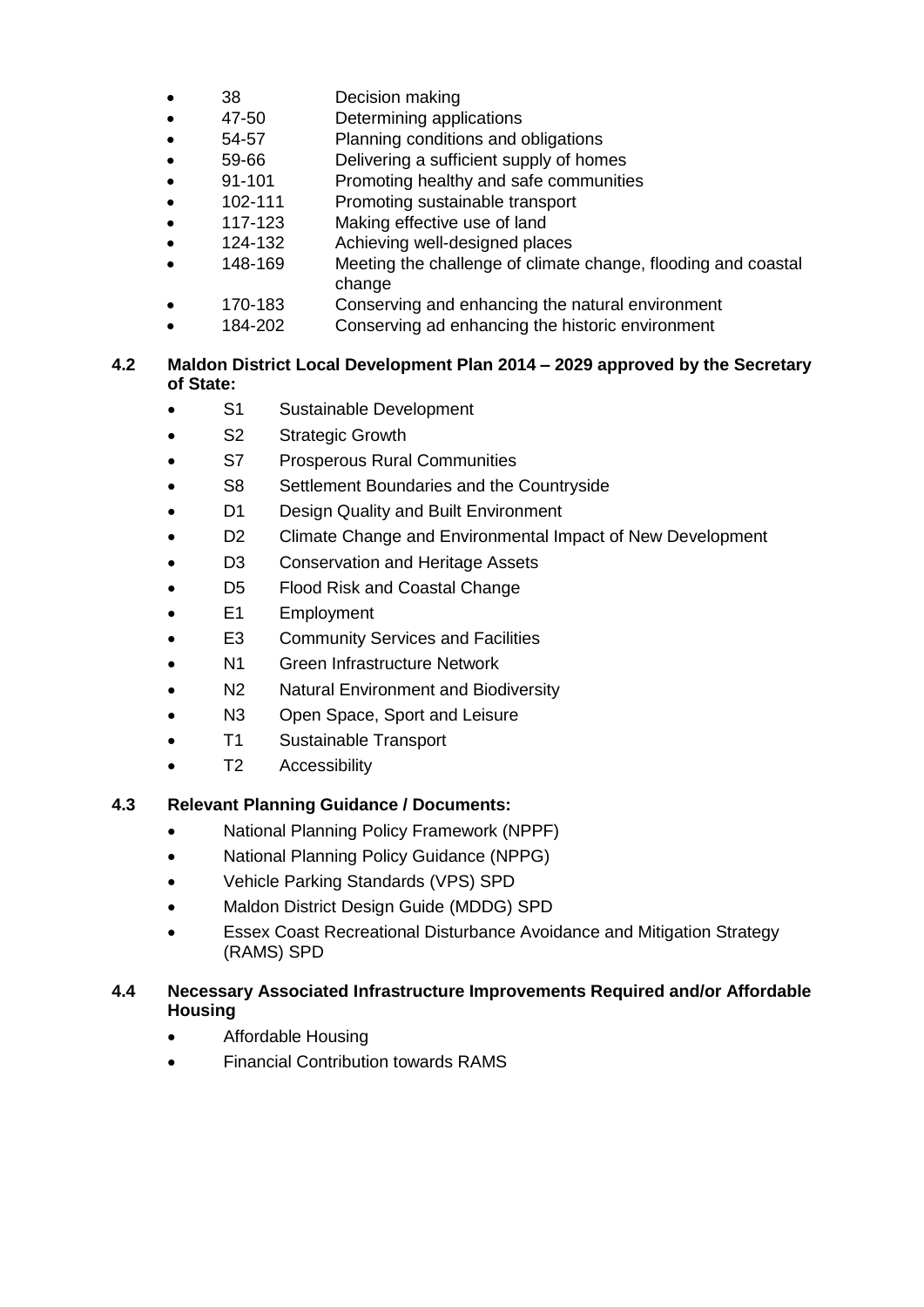# **5. MAIN CONSIDERATIONS**

### **5.1 Principle of Development**

- 5.1.1 Section 38(6) of the Planning and Compulsory Purchase Act 2004, Section 70(2) of the 1990 Act and paragraph 47 of the NPPF require that planning applications are determined in accordance with the Development Plan unless material considerations indicate otherwise. In this case the development plan comprises of the approved LDP.
- 5.1.2 As part of the drive to deliver new homes the Government has stated that there is a need for councils to demonstrate that there are sufficient sites available to meet the housing requirements for the next five years; this is known as the Five Year Housing Land Supply (5YHLS). At present the Council can currently identify a 3.26 years supply of housing land.
- 5.1.3 Where a Local Planning Authority (LPA) is unable to demonstrate that it has a 5YHLS, the presumption in favour of sustainable development will apply; this is known as the 'Tilted Balance'. This position is set out in paragraph 11d, together with its footnote 7, of the NPPF which states:

#### "*For decision taking this means:*

*"(d) where there are no relevant development plan policies, or the policies which are most important for determining the application are out-of-date, granting permission unless:*

*"(i) the application of policies in this Framework that protect areas or assets of particular importance provides a clear reason for refusing the development proposed; or*

### *"(ii) any adverse impacts of doing so would significantly and demonstrably outweigh the benefits, when assessed against the policies in this Framework taken as a whole."*

*Footnote 7 - 7 This includes, for applications involving the provision of housing, situations where the local planning authority cannot demonstrate a five year supply of deliverable housing sites (with the appropriate buffer, as set out in paragraph 73).*

- 5.1.4 At the heart of the NPPF is a presumption in favour of sustainable development (the 'presumption') which is central to the policy approach in the Framework, as it sets out the Government's policy in respect of housing delivery within the planning system and emphasises the need to plan positively for appropriate new development. The NPPF replaces those Local Plan policies that do not comply with the requirements of the NPPF in terms of housing delivery. In addition, leading case law assists the LPA in its application of NPPF policies applicable to conditions where the 5YLHS cannot be demonstrated (Suffolk Coastal DC v Hopkins Homes and Richborough Estates v Cheshire East BC [2017] UKSC 37).
- 5.1.5 It is necessary to assess whether the proposed development is 'sustainable development' as defined in the NPPF. If the site is considered sustainable then the NPPF's 'presumption in favour of sustainable development' applies. However, where the development plan is 'absent, silent or relevant policies are out of date', planning permission should be granted 'unless any adverse impacts of doing so would significantly and demonstrably outweigh the benefits, when assessed against the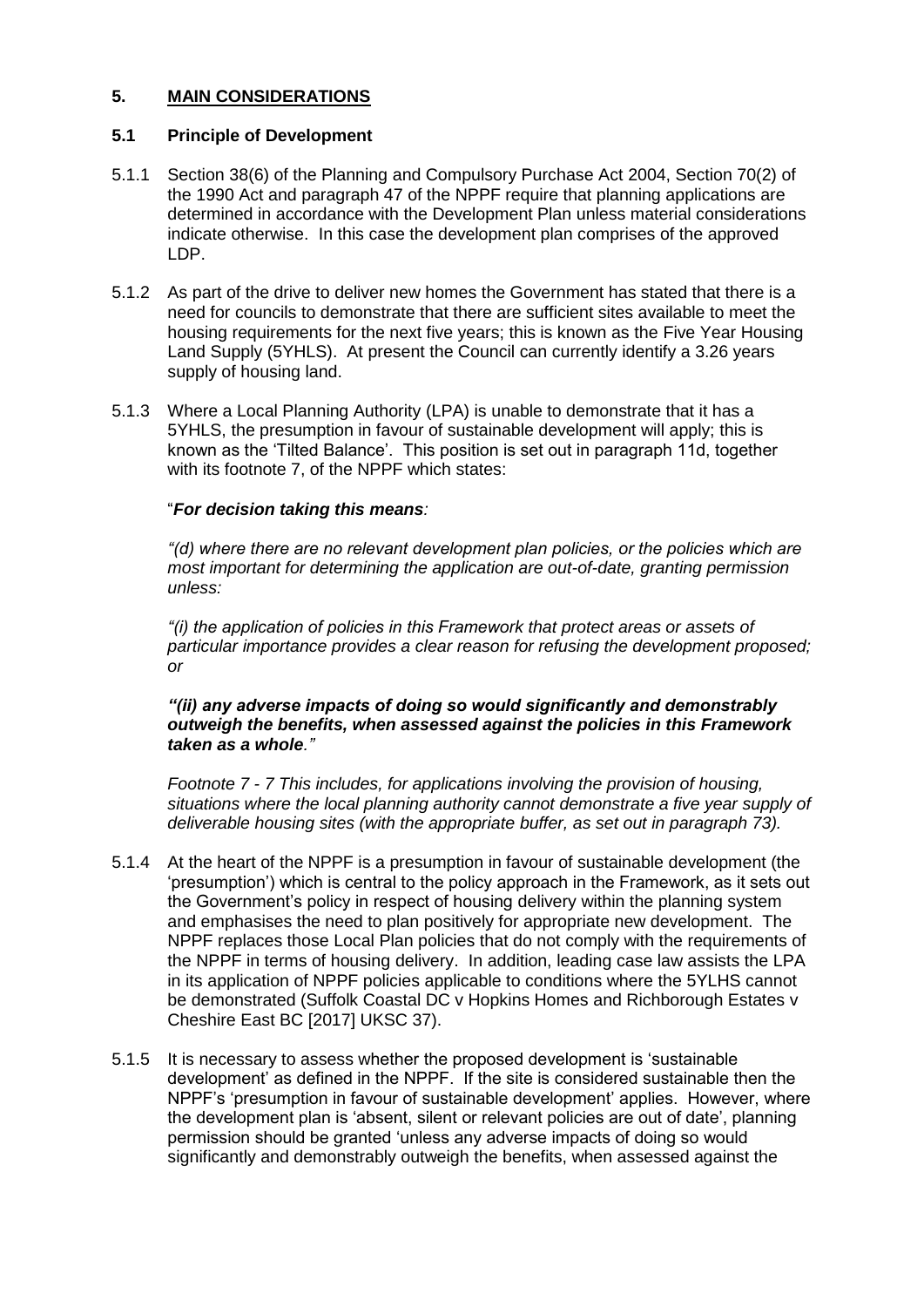policies in this Framework taken as a whole; or that specific policies in this Framework indicate development should be restricted'.

- 5.1.6 In judging whether a residential scheme should be granted, it is necessary to consider the weight attributed to the planning benefits which the proposal offers in making up the current housing land supply shortfall, against the adverse impacts identified (if any) arising from the proposal in relation to the policies contained within the NPPF and relevant policies in the Local Plan.
- 5.1.7 There are three dimensions to sustainable development as defined in the NPPF. These are the economic, social and environmental roles. The LDP through Policy S1 re-iterates the requirements of the NPPF but there are no specific policies on sustainability in the current Local Plan. Policy S1 allows for new development within the defined development boundaries. The presumption in favour of sustainable development does not change the statutory status of the development plan as the starting point for decision making. However, because the Council cannot demonstrate an up to date five year supply of deliverable housing and on the basis that sites outside of the defined development boundaries could be judged to be 'sustainable development' through the three dimension tests of the NPPF, the LPA are obliged to exercise its judgement as to whether to grant planning permission having regard to any other relevant planning policies and merits of the scheme.
- 5.1.8 Paragraph 78 of the NPPF states that:

'*To promote sustainable development in rural areas, housing should be located where it will enhance or maintain the vitality of rural communities. Planning policies should identify opportunities for villages to grow and thrive, especially where this will support local services. Where there are groups of smaller settlements, development in one village may support services in a village nearby*.'

- 5.1.9 Government advice currently states that all sites should be examined in order to determine their potential for redevelopment for residential purposes. The proposed development would be constructed on a site that currently has outline permission for 1,000sqm of commercial/community uses and is also located within the settlement boundary of North Fambridge. Whilst North Fambridge has very limited services and facilities within the settlement (village hall, playing fields and nursery) it does benefit from a train station which is situated approximately 350 metres to the north of the application site. This train station offers hourly services from approximately 6 am until 11pm towards London (and also links more locally to South Woodham Ferrers and other localities).
- 5.1.10 It is therefore, considered that the principle of residential accommodation on this site is acceptable subject to compliance with other appropriate policies as considered below. It should be noted that this approach is consistent with decisions and appeals that were determined within the settlement of North Fambridge last time the Council did not have a 5YHLS. Furthermore, there has been an appeal allowed for a new dwelling outside of the settlement boundary of North Fambridge in 2019 when the Council was able to demonstrate a 5YHLS (reference OUT/MAL/18/00428) and whilst there were application specific material considerations in relation to this decision the Inspector did make the following comments in relation to locational sustainability:

"*Whilst in policy terms the appeal site falls outside of the defined limits of North Fambridge, visually it appears to sit comfortably within the built limits of the village. Its close proximity to local services and transport links also makes it a reasonably sustainable location, which is part of the reasoning behind Policies S1, S2 and S8*."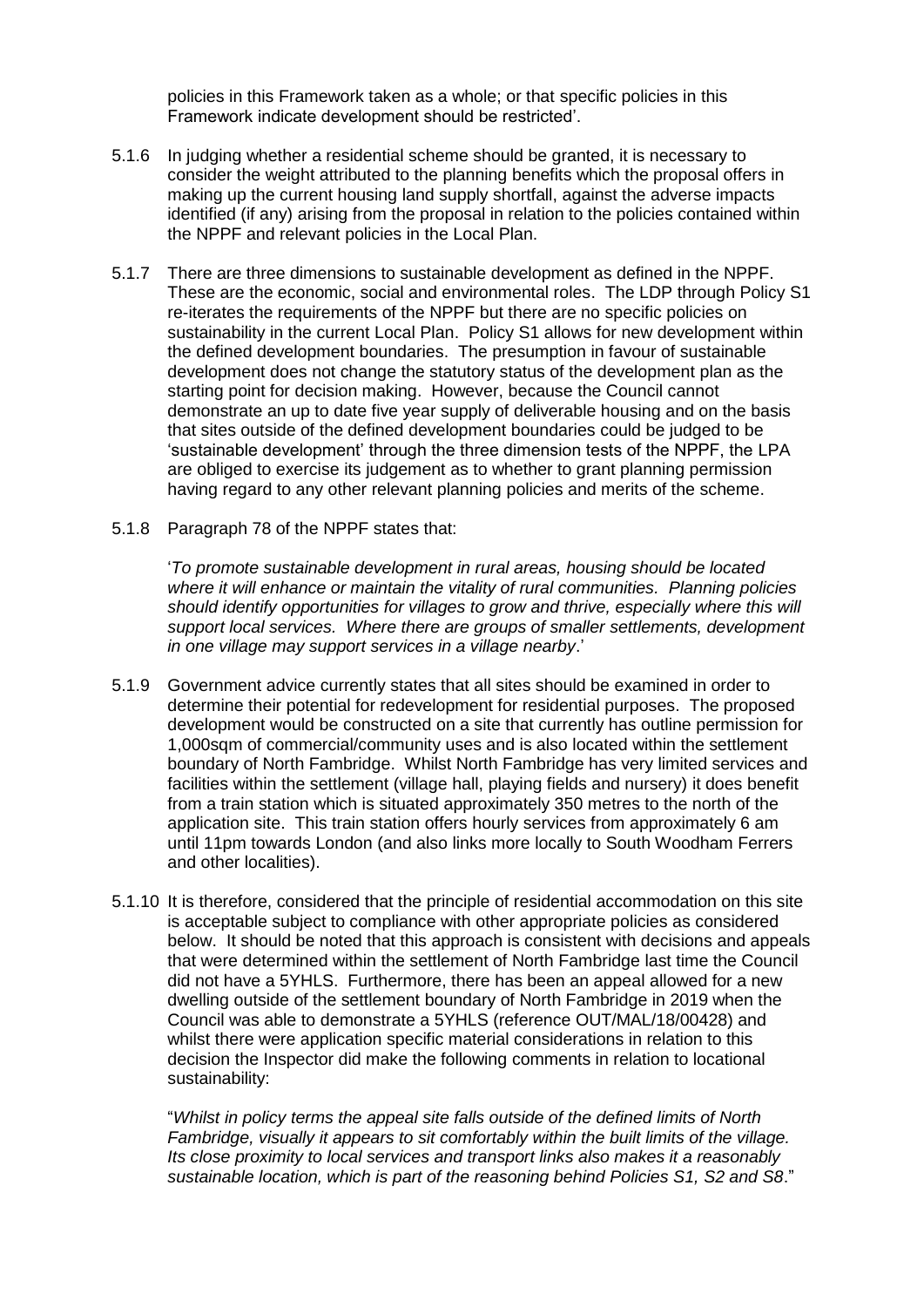5.1.11 In light of the above assessment it is therefore considered that the principle of residential development on this site is acceptable subject to compliance with other appropriate policies as considered below.

# **5.2 Loss of Commercial/Community Use**

- 5.2.1 The application site relates to land that already benefits from outline planning consent under reference 14/01016/OUT for up to 1,000 sq m of flexible commercial and community space. This proposal would replace the 1,000 sq m of flexible commercial and community space with 12 residential dwellings and therefore LDP policies E1 and E3 are directly relevant to the consideration of this application.
- 5.2.2 LDP Policy E1 seeks to encourage employment generating developments and protect existing employment uses unless certain criteria are met. The policy states: "*Proposals which will cause any loss of existing employment uses, whether the sites are designated or undesignated, will only be considered if:*

*1)The present use and activity on site significantly harms the character and amenity of the adjacent area; or*

*2) The site would have a greater benefit to the local community if an alternative use were permitted; or*

*3) The site has been marketed effectively at a rate which is comparable to local market value for its existing use, or as redevelopment opportunity for other Class B uses or Sui Generis Uses of an employment nature, and it can be demonstrated that the continuous use of the site for employment purposes is no longer viable, taking into account the site's existing and potential long-term market demand for an employment use*."

5.2.3 LDP Policy E3 recognises that the District's community services and facilities form an important component of urban and rural life in the District and that land and facilities providing community services are often under threat from proposals for alternative uses such as residential. The policy states:

"*Where a proposal will result in the loss of community services or facilities an application will be required to demonstrate to the Council's satisfaction that:*

- *1) The existing business/service is not and cannot be made viable; and*
- *2) Effective marketing has been undertaken to demonstrate that there is no viable and appropriate alternative community service based use*."
- 5.2.4 Whilst there is no physical existing employment or community use on the site this application would result in the erection of residential dwellings on land that had previously been granted consent for up to 1,000 sq m flexible commercial and community space as part of a larger development and it is therefore considered that policies E1 and E3 should be applied (in so far as they relate as there is no actual existing business or community use).
- 5.2.5 This current application has been supported by a marketing appraisal report dated 15 January 2021. This marketing report details the marketing campaign that has been undertaken in respect of the application site and the potential commercial/community uses consented under 14/01016/OUT. The report identifies the following:
	- Marketing commenced in June 2017 and has continued in excess of 3 years.
	- Adverts have appeared in Essex Chronicle and Maldon and Burnham Standards.
	- Online marketing has taken place through a number of national commercial property websites (and site is still visibly marketed online at time of writing report).
	- Sales particulars were sent out in specific mail shots.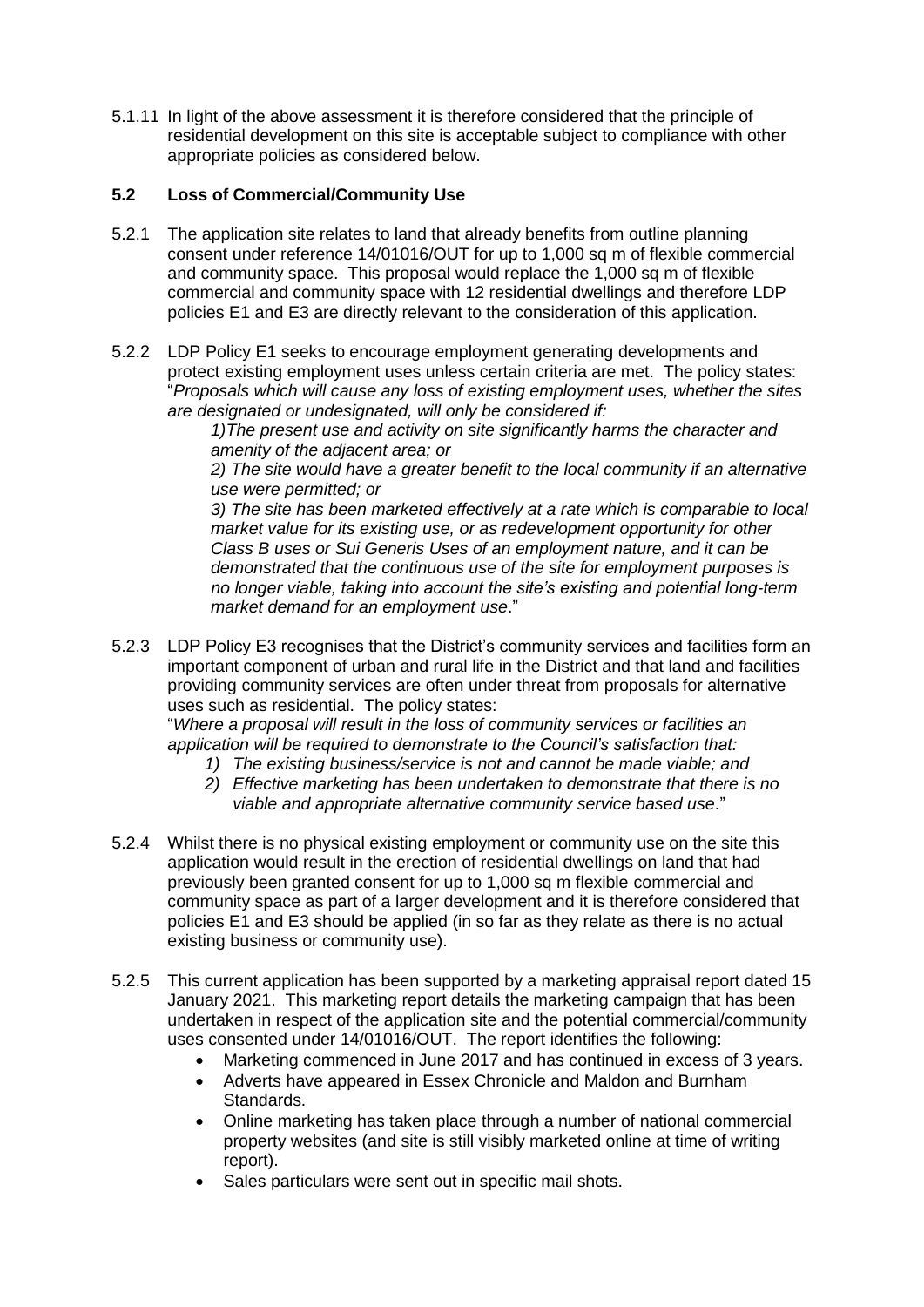- Interest was sought from convenience store operators such as COOP and Nisa however the location of the proposed scheme was rejected due to their own understandings that the immediate population was too small to support their demographics.
- Further expressions of interest received over the years however none have progressed beyond expressions of interest or been viable propositions.
- 5.2.6 The marketing report submitted considers that: "*there is no sufficient appetite from local businesses and the current level of commercial space availability within the locality clearly does not support the need for further stock to be built in this location*." Concluding "*current Government imposed restrictions of use due to effects of the Covid-19 pandemic are still having a negative affect on non retail establishments and retail outlets alike which is having a greater negative impact on current and very likely future demand for such uses*."
- 5.2.7 The Council does not have a specific policy that relates to applications such as this. Policy E1 relates to encouragement of employment generating development and looks to support the long term growth. However, the general thrust of Policy E1 and sound planning judgement can be used to assess the application.

The Applicant has provided marketing that has been undertaken; it is considered to be comprehensive and of a significant duration, which would allow for any short-term fluctuations. The details submitted show there has been no viable interest in the site. Marketing has been undertaken for both freehold and leasehold interests. Whilst no price was shown on the marketing this was because the price would be dependent upon what the interested party would need to have developed on the site (size and specification). There has not been any level of interest shown in the property which advanced to the specific stage of product. It is noted that it would have been preferable to see marketing having been undertaken with at least a baseline land value shown (taking development values of similar sites for comparison), however it is considered that given the length of marketing undertaken, and the fact that any viable interest could have been progressed that overall the marketing that has been undertaken is sufficient to comply with LDP Policy E1 criterion 3.

The marketing undertaken has been considered acceptable in this instance as the application site is not a formally allocated employment site and no evidence was submitted with the original outline submission detailing the demand for the community/commercial uses. Furthermore, given the small scale of North Fambridge and the lack of passing trade it is considered that the demand for such commercial or community units would be lower than in other settlements within the District.

5.2.8 Notwithstanding the above, it must be noted that Policy E1 did not direct any form of commercial development to North Fambridge or generally through windfall developments and therefore, there was no evidence at the time of granting planning permission that there was a need for the space. Whilst, it is noted that no reserved matters applications have been submitted with the flexible approach to the application it is considered that it would be difficult to look to achieve a flexible development that would then be fit for purpose with an unknown proposed use.

On the basis of the above assessment it is considered that the marketing that has been undertaken in respect of the consented up to 1,000 sq m of flexible commercial and community space has been sufficient. Furthermore, the development would result in 12 additional residential dwellings on a site within the North Fambridge settlement boundary, within a reasonably sustainable location, which may otherwise be left vacant. It is therefore considered that there is no objection to the loss of the commercial/community use to the site.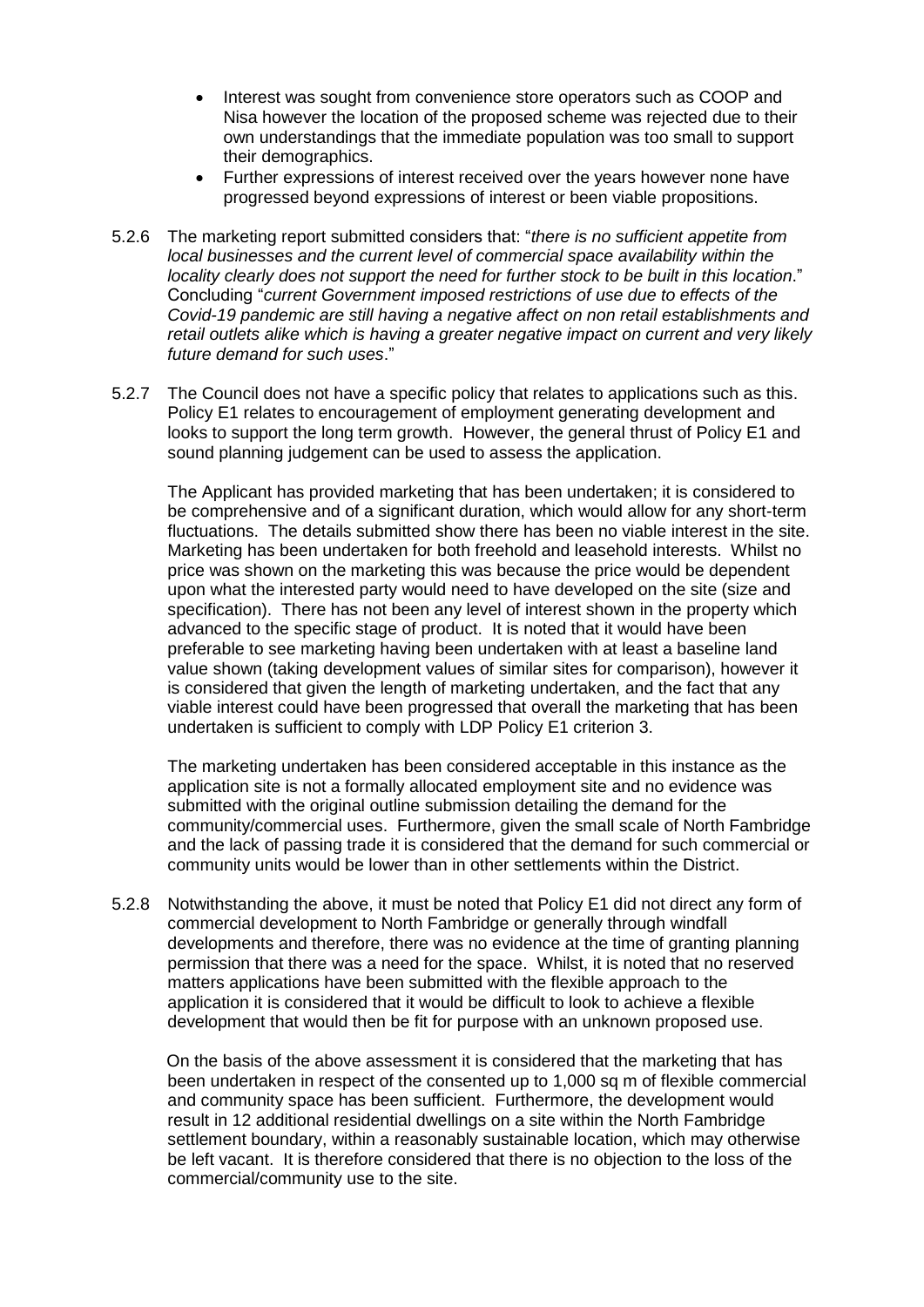# **5.3 Affordable Housing**

- 5.3.1 This application is proposing the provision of 12 dwellings which triggers the requirements for Affordable Housing under Policy H1 of the Maldon District Approved Local Development Plan (MDLDP) 2014 - 2029.
- 5.3.2 The proposal triggers the 40% affordable housing requirement under policy H1 of the LDP. The affordable housing requirement on 12 units at 40% is 4.8 units. The scheme proposes that 5 of the 12 dwellings would be affordable dwellings which is a provision of 42% affordable housing. The five units would comprise of the following:
	- 2 x 1 bedroom 2 person flats
	- 2 x 2 bedroom 4 person houses
	- 1 x 2 3 person bedroom flat
	- 3 units for affordable rent (2 x 1 bedroom 2 person flats and 1 x 2 bedroom 4 person dwelling)
	- 2 units for shared ownership (1 x 2 bedroom 3 person flat and 1 x 2 bedroom 4 person dwelling)
- 5.3.3 Strategic Housing have been consulted on this application and have advised that they support the application as the proposal is meeting the required number of affordable properties on the site as per Policy H1. Strategic Housing have also confirmed that the overall floor area and size of the affordable housing units proposed are acceptable as they meet Housing Quality Indicators (HQI) Standards in relation to unit sizes. HQI standards relate to 10 indicators that measure the quality of an affordable housing scheme. In relation to this development strategic housing contacted the Registered Social Landlord for the wider site who have confirmed that the units proposed are acceptable and would meet their requirements. The affordable housing units will be secured through a Section 106 legal agreement which the agent has confirmed is acceptable.

## **5.4 Housing Mix**

- 5.4.1 The NPPF is clear that housing should be provided to meet an identified need as set out in Paragraph 60 which states 'To determine the minimum number of homes needed, strategic policies should be informed by a local housing need assessment, conducted using the standard method in national planning guidance – unless exceptional circumstances justify an alternative approach which also reflects current and future demographic trends and market signals. In addition to the local housing need figure, any needs that cannot be met within neighbouring areas should also be taken into account in establishing the amount of housing to be planned for.'
- 5.4.2 LDP policy H2 on housing mix requires all development "*to provide a suitable mix and range of housing in terms of size, type and tenure to reflect local housing need and demand in both the market and affordable section, particularly for the ageing population*". The Strategic Housing Market Assessment (SHMA) provides the evidence base to the policy. Paragraph 61 of the NPPF states that '*the size, type and tenure of housing needed for different groups in the community should be assessed and reflected in planning policies..."*
- 5.4.3 The Council's updated SHMA, published in 2014, identifies that for all housing types one- and two-bedroom units are required to balance the District's housing stock, which currently provides an unbalanced number of large dwellings. The required ratio is for 60% of new housing to be for one or two-bedroom units and 40% for three bedrooms plus units.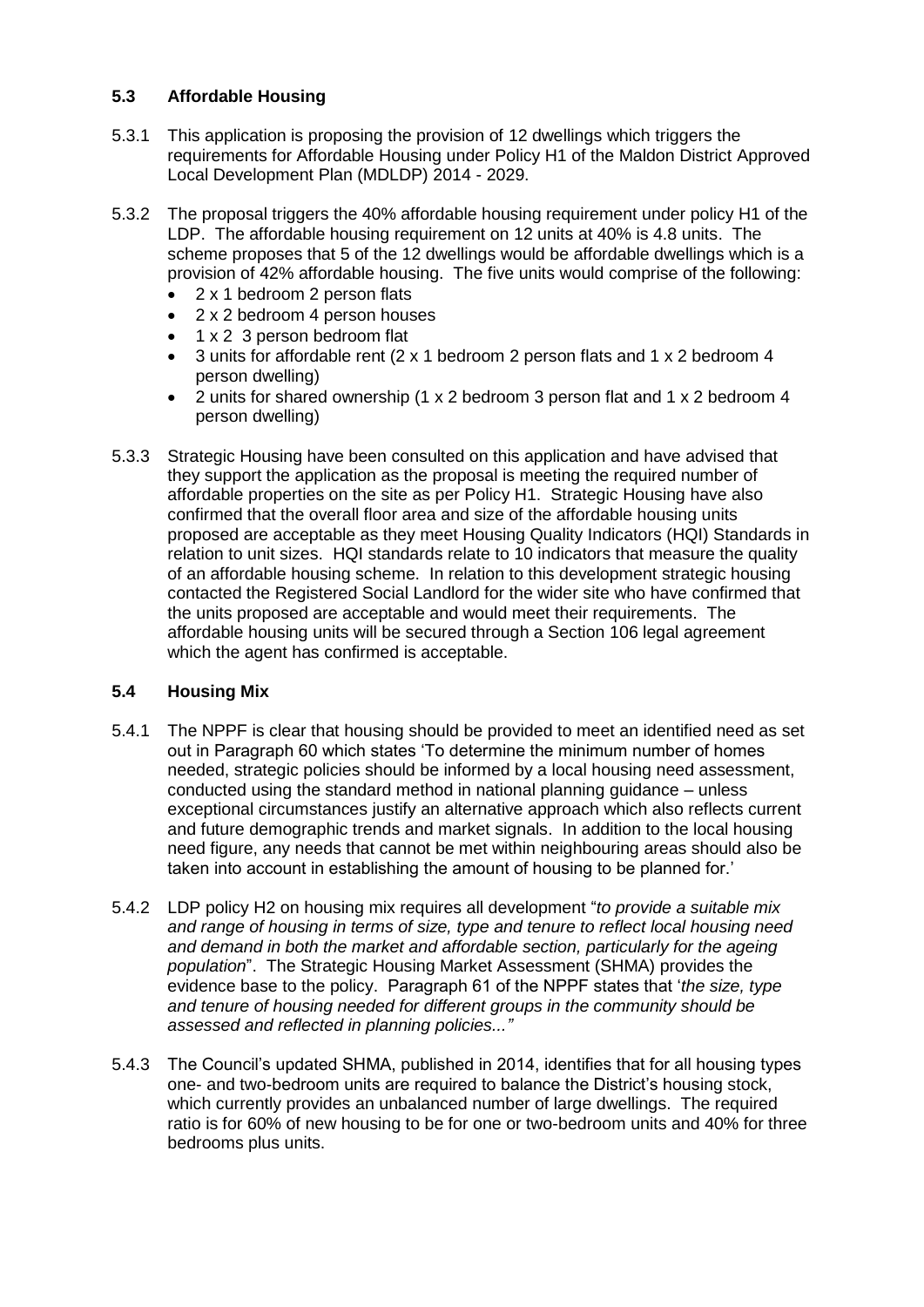- 5.4.4 The clarification to policy H2 details that '*An appropriate mix of housing in new developments will help to enable a better flow of the existing housing stock. The Council will require new development to incorporate a range of different housing types which contribute towards meeting the identified housing needs for different demographic groups in the District. As recommended by the latest SHMA update, the Council will encourage a greater proportion of one- and two-bedroom properties to be developed to meet the demand for owner occupied and intermediate housing in the District*.'
- 5.4.5 The applicant submits that the current application proposes the following overall housing mix:
	- 3 x 4 bedroom units
	- 7 x 2 bedroom units
	- 2 x 1 bedroom units
- 5.4.6 The overall housing mix can be broken down as below in relation to market and affordable units:

|                | <b>Market Housing</b> | Affordable Housing | ⊺otal    |
|----------------|-----------------------|--------------------|----------|
| 1 bedroom unit |                       |                    |          |
| 2bedroom unit  |                       |                    |          |
| 4 bedroom unit |                       |                    |          |
| Total          | units                 | 5 units            | 12 units |

- 5.4.7 The above mix would result in 60% of the units being smaller 1 and 2 bedroom properties and 40% larger 4 bedroom properties which is compliant with LDP Policy H2 and the SHMA. However, it should be noted that 3 of the 2 bedroom units (the market housing) contain a first floor study which would measure approximately 6 metres squared. This is below the standards set within the Technical housing standards – nationally described space standards to function as bedroom which is 7.5 metres squared for a single bedroom. It is acknowledged that the Council does not have a policy in relation to room sizes and has not adopted the Technical housing standards, however they are incorporated into a number of Supplementary Planning Documents (SPD's) such as the Affordable Housing and Viability SPD as well as the MDDG and are therefore relevant to the consideration of this application.
- 5.4.8 The applicant has advised that "*Due to changes in the way we all work largely as a result of the Covid pandemic, we have sought to actively respond to market demand alongside comments made by other LPAs. DWH have witnessed a step change in prospective purchasers' expectations of what a house should provide and this includes the ability to work flexibly from home. With regard to the Hadley house type, we have sought to be agile in our response to this demand which is why an office/study is being proposed on the first floor. By offering the room for this use, it opens up this 1,000sqft house type to a growing market sector who aspire to a home with a separate utility room, a master bedroom with en suite, a second double bedroom and then a separate room in which to work*.

*In this room we are proposing to provide additional 'superfast' fibre connection points and sockets to allow for a desk with multiple inputs to be set up. We are therefore purposefully setting the room up to be marketed and used a study rather than a bedroom - which is entirely consistent with Government guidance and public demand."*

5.4.9 It is therefore considered that whilst it would not be possible or reasonable to restrict the use of this room to office/study purposes through a planning condition, they are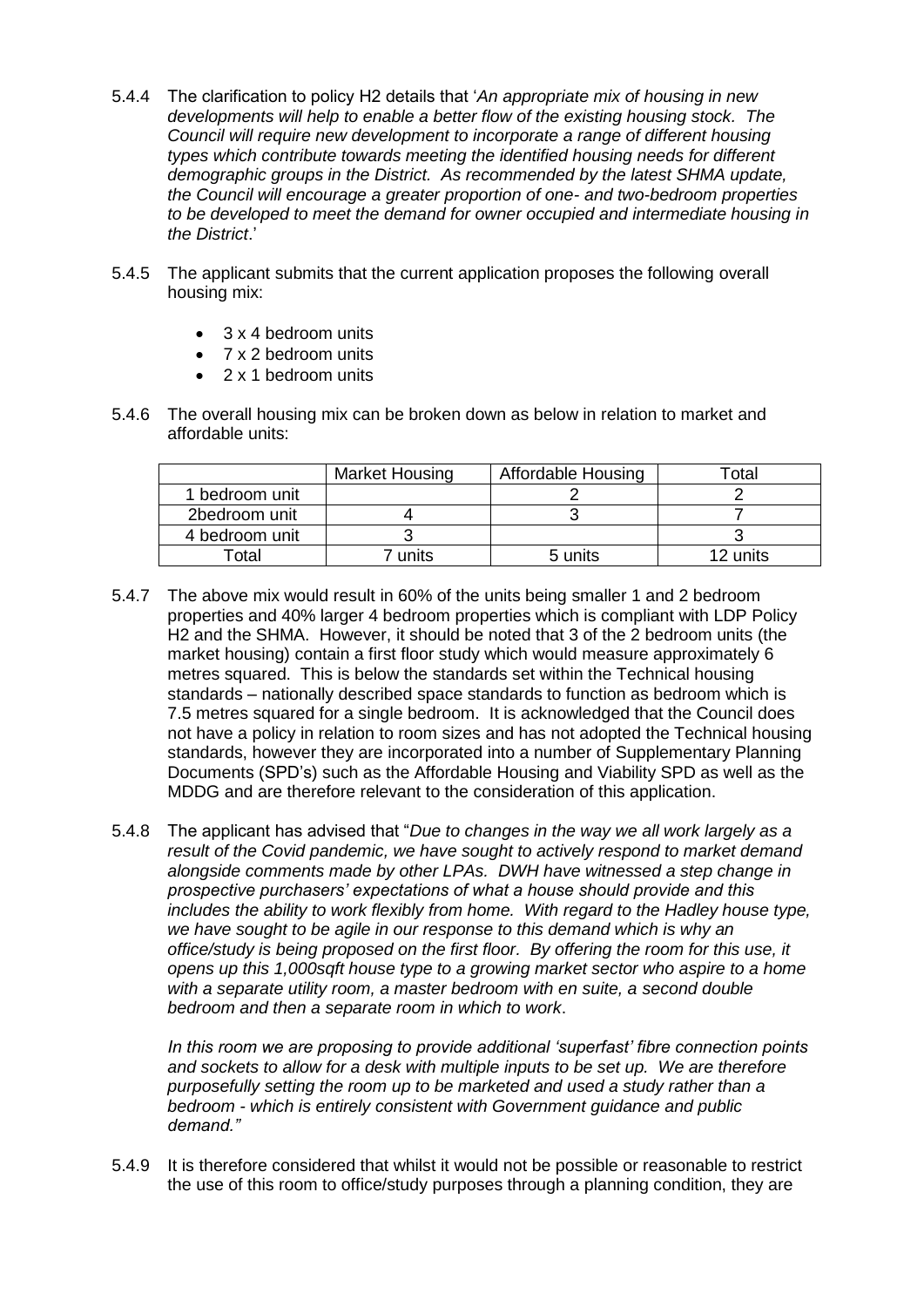still 2 bedroom units as the additional room does not meet the technical standards for a third bedroom, although it is acknowledged that they may be used for that purpose. Even if the units were considered as 3 bedroom units the resulting overall housing mix would be 50 % larger 3 and 4 bedroom units and 50% smaller 1 and 2 bedroom units and would, on balance, be considered acceptable taking all material considerations into account.

5.4.10 Therefore, when considering the development as a whole, it would meet the Council's identified needs in relation to housing mix and would support the provision of mixed and balanced communities as required by the NPPF.

### **5.5 Design and Impact on the Character of the Area**

- 5.5.1 Part of the environmental role of sustainable development as referred to in the NPPF, is that the planning system promotes high quality development through good inclusive design and layout, and the creation of safe, sustainable, liveable and mixed communities. Good design should be indivisible from good planning. Recognised principles of good design seek to create a high-quality built environment for all types of development. It should be noted that good design is fundamental to high quality new development and its importance is reflected in the NPPF.
- 5.5.2 The basis of policy D1 of the approved LDP seeks to ensure that all development will respect and enhance the character and local context. Similar support for high quality design and the appropriate layout, scale and detailing of development is found within the MDDG (2017).
- 5.5.3 The application site is located within the settlement boundary of North Fambridge and forms part of a larger development site where 75 dwellings are currently under construction. The erection of 12 residential dwellings on the site would therefore be viewed within the wider setting of the already consented residential development and would not appear out of character or result in any material harm to the wider setting of the site. The application site has already had outline consent granted for up to 1000 sq m of commercial/community use and the principle of built form on the site has been established.
- 5.5.4 The overall design of the dwellings are considered to be acceptable and would be commensurate in form and appearance to the wider development within which they are situated, and would be viewed. All dwellings located on corner plots have ben designed with appropriate articulation and detailing to ensure interest to both street scene elevations. Plots 108 and 111/112 (which are located at either end of the eastern facing row of dwellings) would be finished in chalk render to create a visual 'book-end' to the proposals. The dwellings also feature similar architectural detailing to the wider site (including the use of bay windows) which will ensure that they appear in keeping with the wider site.
- 5.5.5 The development does include two 1 bedroom flats and one 2 bedroom flat, however these have been designed in such a way as to appear as a two storey dwelling and would therefore appear in keeping within the wider area whilst also providing an appropriate mix of housing within the development.
- 5.5.6 The proposed dwellings will utilise a mix of red and buff bricks with predominately grey roofs interwoven with elements of rustic red to soften the roof scape. This palette of materials and colours will create a cohesive addition to the wider scheme with the materials selected from the same palette approved for the wider site.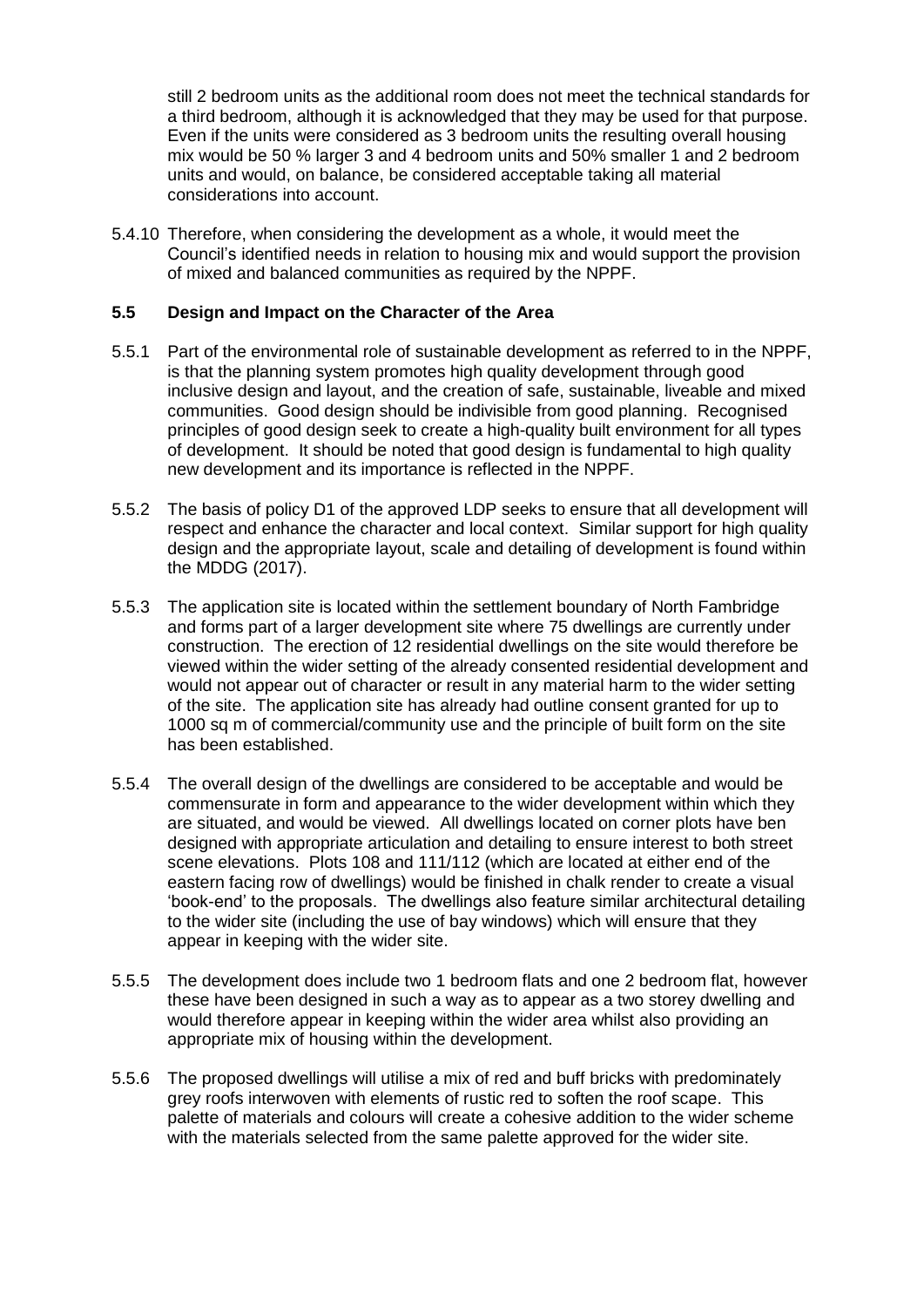- 5.5.7 A previous application on this site was withdrawn, partially to address design issues and ensuring that effective use of the land was made. This application has addressed previous officer concerns with the scheme with the overall development of the site appearing more commensurate with the wider development in terms of density and built form.
- 5.5.8 Overall it is considered that the design approach taken is appropriate to the site and would result in a seamless addition to the wider development. The development would therefore accord with LDP policies, the MDDG and the guidance contained within the NPPF.

## **5.6 Impact on Residential Amenity**

- 5.6.1 The basis of policy D1 of the approved LDP seeks to ensure that development will protect the amenity of its surrounding areas taking into account privacy, overlooking, outlook, noise, smell, light, visual impact, pollution, daylight and sunlight. This is supported by section C07 of the MDDG (2017).
- 5.6.2 There are residential dwellings currently under construction to the northern and western boundaries of the application site with a further residential dwelling (East View) located between 13 and 15 metres to the south of the application site boundary.
- 5.6.3 In terms of land use the proposal would result in a residential land use as opposed to a commercial/community land use which has already been granted. Given that the application site is located in an area characterised by residential dwellings it is considered that a residential use would not materially harm the amenities of the neighbouring residential occupiers, in terms of noise and disturbance.
- 5.6.4 The nearest residential dwelling to the application site that is not part of the wider development is East View which is located between 13 and 15 metres to the south of the application site and between 28 and 29 metres from the frontages of the proposed dwellings on plots 112, 113 and 114. There would be an access road, visitor parking and strip of soft landscaped amenity space between the proposed dwellings and the north facing flank elevation of East View. Given this degree of separation it is considered that the proposed development would not result in any materially harmful impacts towards the occupiers of this dwelling.
- 5.6.5 To the west of the application site are plots 63 71 of the wider consented site (14/01016/OUT and 19/00252/RES relate) and the proposed residential units would be positioned fronting onto these dwellings with the access road in between. There would be minimum building to building distances of 16 metres with any views from the proposed dwelling towards the public frontage of the existing consented plots. On this basis it is considered that the development would not result in any material loss of outlook, loss of light or loss of privacy towards future neighbouring occupiers.
- 5.6.6 To the north of the application site are plots 3 and 4 of the wider consented site (14/01016/OUT and 19/00252/RES relate) and the proposed residential units would be positioned between 14 and 18 metres away from these dwellings with the main access road into the development in between. Again given this separation distance, and that any views from the first floor windows would be towards the public frontage of the existing consented plots it is considered that the development would not result in any material loss of outlook, loss of light or loss of privacy towards future neighbouring occupiers.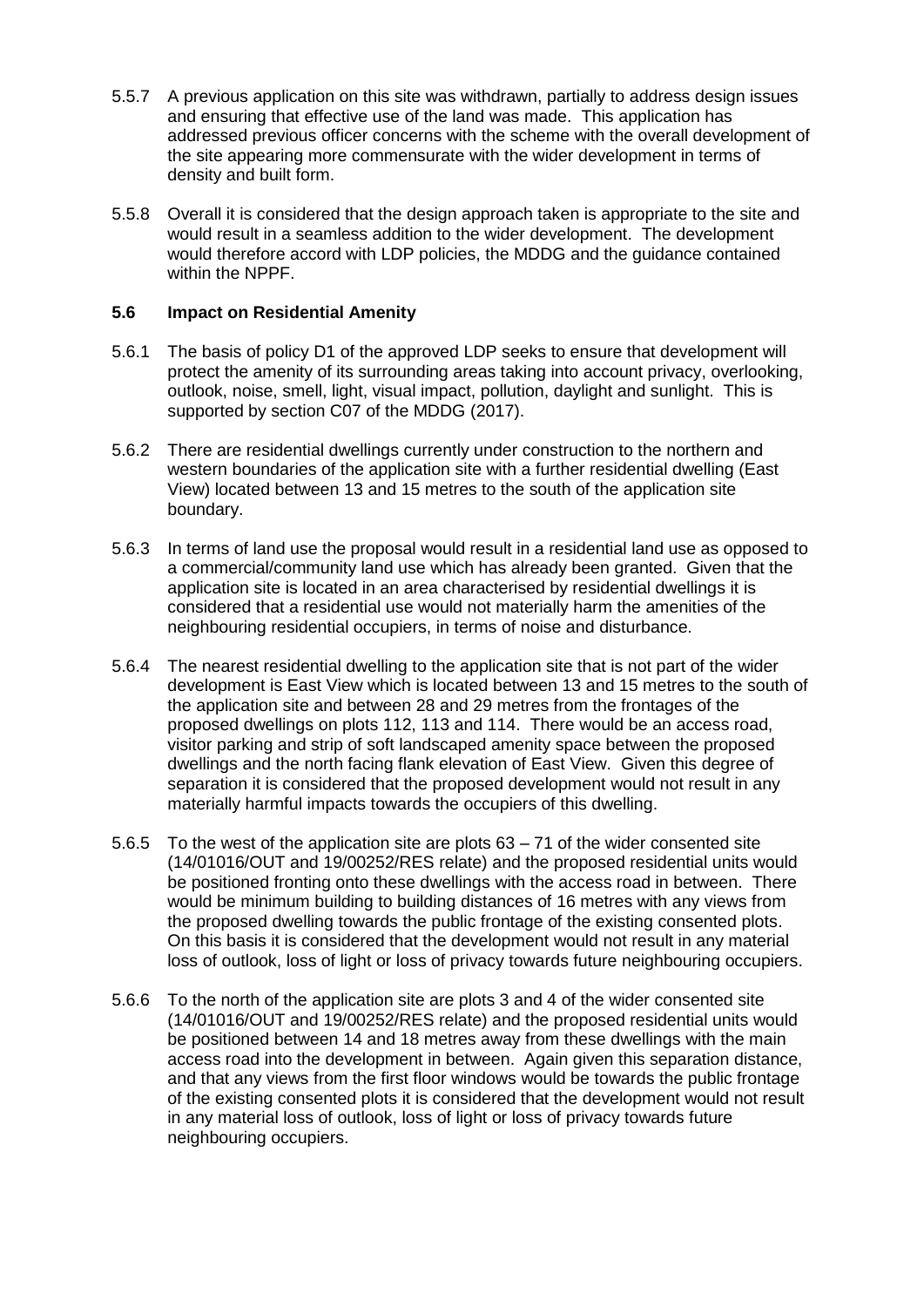- 5.6.7 In terms of internally within the proposed development the proposed residential units have all been positioned to ensure no material loss of privacy would occur towards future occupiers with most properties orientated flank to rear.
- 5.6.8 Overall it is considered that the proposed development would not result in any materially harmful impacts towards residential amenity and would accord with LDP Policy D1.

# **5.7 Access, Parking and Highway Safety**

- 5.7.1 Policy T2 aims to create and maintain an accessible environment, requiring development proposals, inter alia, to provide sufficient parking facilities having regard to the Council's adopted parking standards. Similarly, policy D1 of the approved LDP seeks to include safe and secure vehicle and cycle parking having regard to the Council's adopted parking standards and maximise connectivity within the development and to the surrounding areas including the provision of high quality and safe pedestrian, cycle and, where appropriate, horse riding routes.
- 5.7.2 The application site benefits from existing vehicular access to Fambrigde Road which has been constructed under consents 14/01016/OUT and 19/00252/RES. The principle of the vehicular access has already been established and outline consent previously granted for commercial/community use on the site which would have resulted in vehicular traffic.
- 5.7.3 The application has been supported by a transport statement technical note which considers the impact on the local highway network of the potential changes to the previously approved land usage. This transport statement for the original consent for 75 dwellings and 1000 sq m of flexible commercial/community uses concluded that:
	- There will be one point of vehicular access into the site from Fambridge Road with 2.4 m x 70 m splays as requested by Essex County Council (ECC).
	- Traffic flows on Fambridge Road were light and the road could easily accommodate the additional traffic.
	- The development conformed to National Planning Policy as it is in an area accessible by sustainable modes of transport.
- 5.7.4 The technical note submitted with this application concludes that the conclusions drawn from the original transport statement for the wider development will not be affected by the proposed replacement of the commercial/community use with 12 additional residential units.
- 5.7.5 In terms of trip generation, the technical note states that: "*The proposed residential use at the site would generate fewer trips over the AM and PM peak periods than the consented commercial / business use. The comparison demonstrates that in the AM peak for the proposed residential development, there would be a reduction in 21 vehicular trips, and a reduction of 18 vehicular trips in the PM peak. The net reduction in the vehicular movements to and from the site as a result of the replacement land use will contribute to the overall reduction in the volume of traffic on the local highway network during the AM and PM peak hours*."
- 5.7.6 ECC Highways have been consulted on this application and advise that the proposal will not alter the approved site access junction with Fambridge Road and will result in a lower trip generation from the development. On this basis the proposal is not considered detrimental to highway safety, capacity or efficiency. ECC Highways therefore advise that from a highway and transportation perspective the impact of the proposal is acceptable to the Highway Authority subject to appropriate conditions.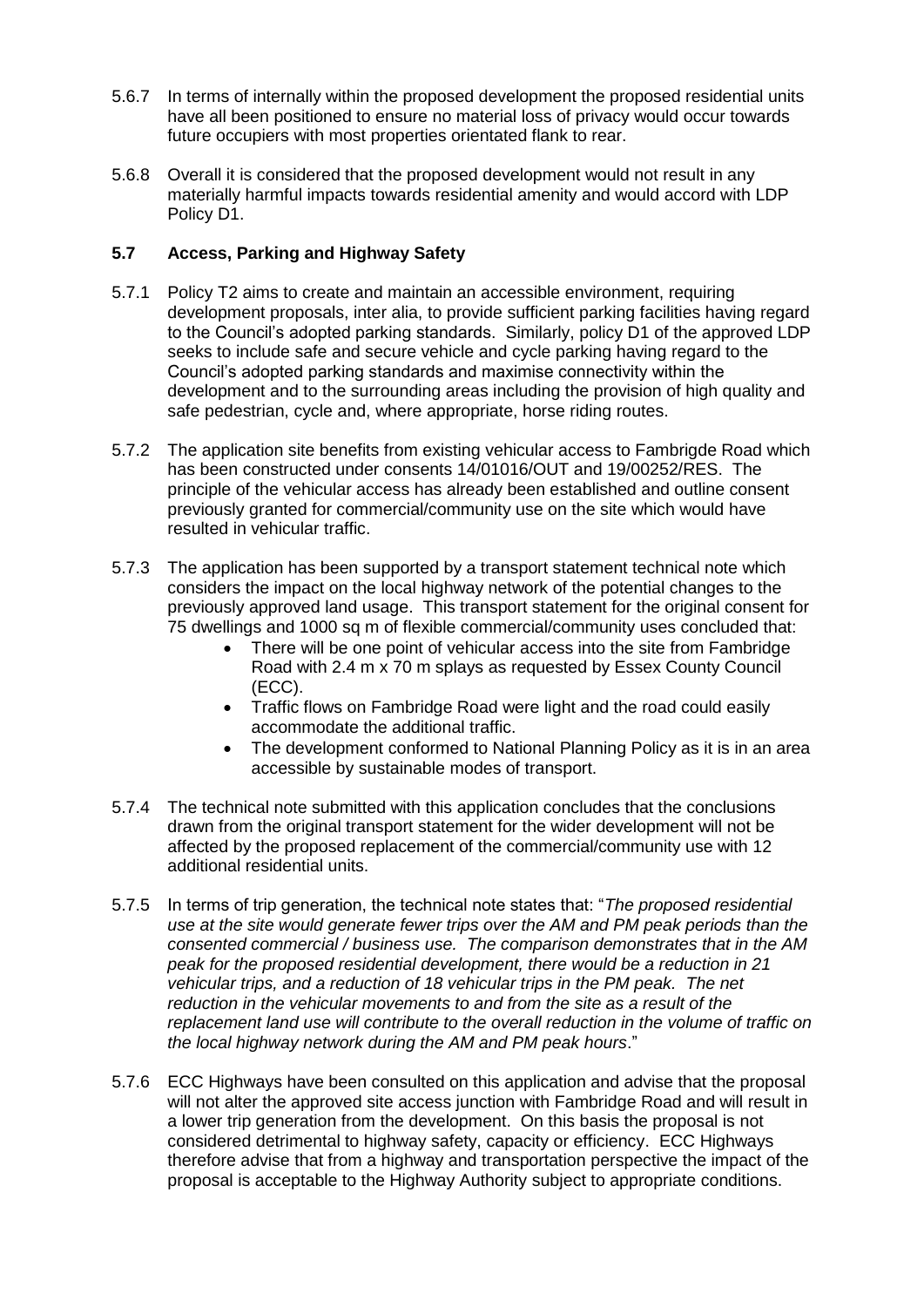- 5.7.7 To meet the VPS the development would need to comply with the following residential standards:
	- One bedroom dwelling: 1 off-street parking .
	- Two and three bedroom dwelling: 2 off-street parking spaces.
	- Four+ bedroom dwelling: 3 off-street parking spaces .
	- Housing development for more than 10 dwellings should be served by 1 visitor parking per 4 dwellings.
	- At least 1 home charging point per residential dwelling with off-street parking.
- 5.7.8 All proposed dwellings would meet the adopted parking requirements in terms of parking space provision. It is noted that some of the market dwellings would have garages, however these would meet the minimum internal dimensions requirements as set out in the VPS SPD (2018).
- 5.7.9 In relation to visitor parking 3 additional visitor parking spaces are proposed alongside the southern access road, with the six shown alongside the western access road already consented as part of the wider development. Cycle storage is also to be provided as well as 1 vehicle charging point to an allocated point for each dwelling.
- 5.7.10 Overall there is no objection to the proposal in terms of access, parking or highway safety subject to appropriate conditions.

## **5.8 Private Amenity Space and Landscaping**

- 5.8.1 Policy D1 of the approved LDP requires all development to provide sufficient and usable private and public amenity spaces, green infrastructure and public open spaces. In addition, the adopted Maldon Design Guide (MDG) SPD advises a suitable garden size for each type of dwellinghouse, namely 100m2 of private amenity space for dwellings with three or more bedrooms, 50m2 for smaller dwellings and 25 m2 for flats.
- 5.8.2 All Proposed dwellings would meet the standards for private amenity space as set out in the MDDG with the majority of them exceeding the standards. In terms of outlook, ventilation and light, it is noted that all habitable rooms of all proposed types of dwellings would be served sufficient fenestration to secure the future occupants' living conditions.
- 5.8.3 In relation to landscaping the application has been supported by a landscape masterplan as well as a detailed soft landscaping plan. The submitted details show that the site would be well soft landscaped with evergreen hedges to define private curtilages, ornamental and native street trees, as well as mixed ornamental and herbaceous shrub planting to front gardens. Amenity grass areas will be planted with spring flowering bulbs for seasonal interest and ecological benefits. The proposed soft landscaping will soften the appearance of the development and assimilate well into the overall approved soft landscaping scheme for the wider development.
- 5.8.4 There is therefore no objection to the proposal in relation to private amenity space ot soft landscaping as the development will provide appropriate level of private amenity space for each dwelling as well as soft landscaping to ensure the development complements the existing wider soft landscaping on the site and the public open space to the east.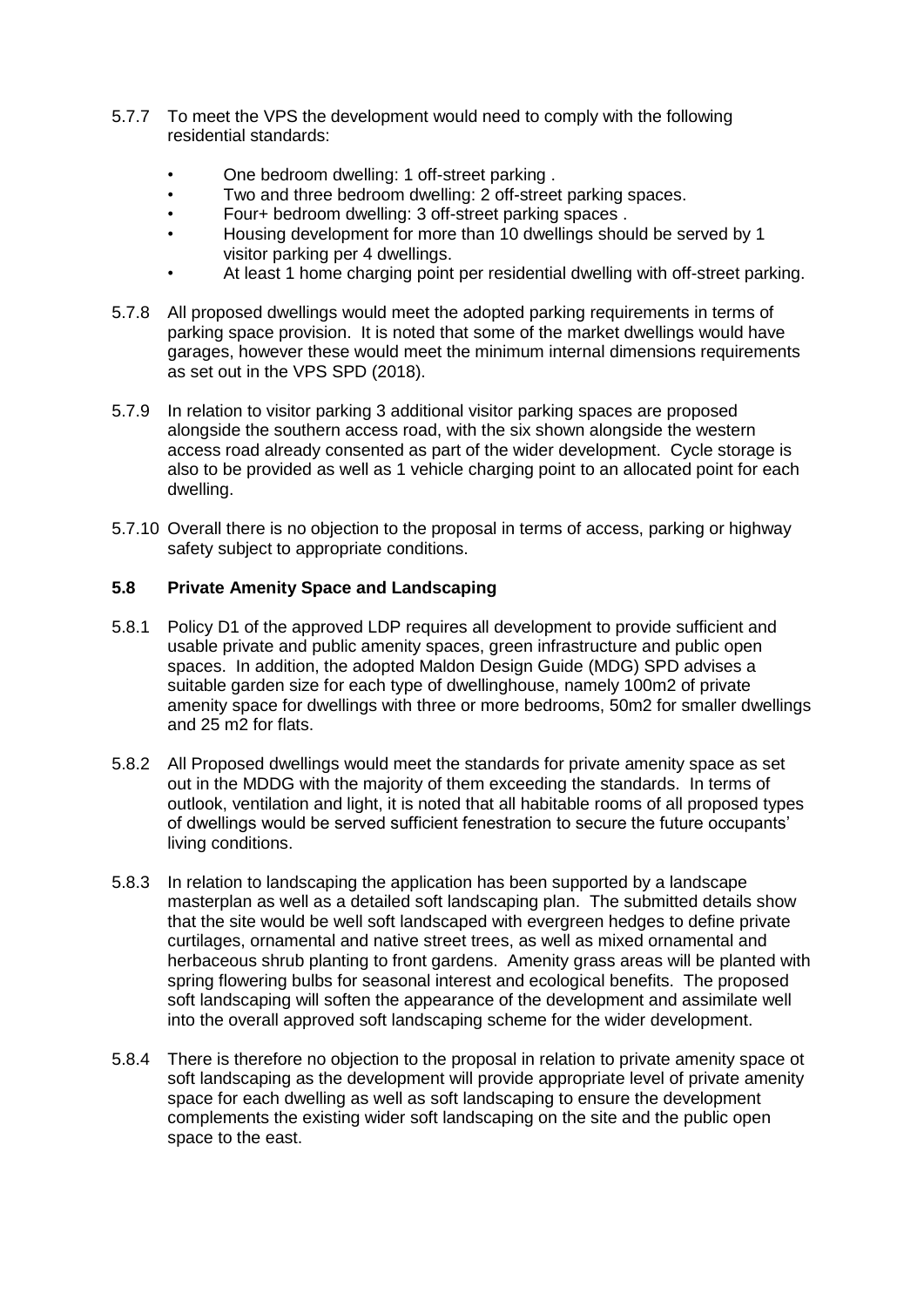# **5.9 Flood Risk and Drainage**

### Flood Risk

- 5.9.1 The area of the site where the 12 dwellings are proposed to be located lies within Flood Zone 1; however, the access to the site is located within Flood Zones 2 and 3.
- 5.9.2 The NPPF states that inappropriate development in areas at risk of flooding should be avoided by directing development away from areas at highest risk. To assess that, a Sequential Test should be applied.
- 5.9.3 Paragraph 158 states that "*The aim of the sequential test is to steer new development to areas with the lowest risk of flooding. Development should not be allocated or permitted if there are reasonably available sites appropriate for the proposed development in areas with a lower risk of flooding. The strategic flood risk assessment will provide the basis for applying this test. The sequential approach should be used in areas known to be at risk now or in the future from any form of flooding*."
- 5.9.4 Policy D5 of the LDP states that the Council's approach is to direct strategic growth towards lower flood risk areas, such as Flood Zone 1 as identified by the Environment Agency (EA). Where development is not located in Flood Zone 1 and in order to minimise the risk of flooding, it should be demonstrated that the Sequential and Exception Tests, where necessary, have been satisfactorily undertaken in accordance with national planning policy.
- 5.9.5 The proposed houses would be located in Flood Zone 1; however, consideration should be had to the ingress and egress point of the site, which sits in flood Zones 2 and 3. It is acknowledged that the residential development has been located in the part of the site that lies within the area of the lowest risk of flooding and for that reason, in this particular instance, it is considered unnecessary for the sequential test to be applied in a District wide level in terms of alternative sites in lower risk of flooding, given that the development (the dwellings) is located in such area.
- 5.9.6 Following the application of the Sequential Test, if not possible for the development to be located in zones with a lower probability of flooding, the Exception Test can be applied. Whilst in this instance the development (the dwellings) would be located in Flood Zone 1, it is considered that all other considerations related to flood risk and the sustainability credentials and wider benefits of the proposal should be undertaken as part of the exception test.
- 5.9.7 In accordance with the NPPF in order for the Exception Test to be passed the following should be demonstrated:

'*a) the development would provide wider sustainability benefits to the community that outweigh the flood risk; and b) the development will be safe for its lifetime taking account of the vulnerability of its users, without increasing flood risk elsewhere, and, where possible, will reduce flood risk overall*.'

5.9.8 The development would provide wider sustainability benefits to the community as it would result in the erection of 12 dwellings, with 40% affordable, in a relatively sustainable location, and of an appropriate mix, in flood zone 1, which will assist in delivering the housing that is required within the District.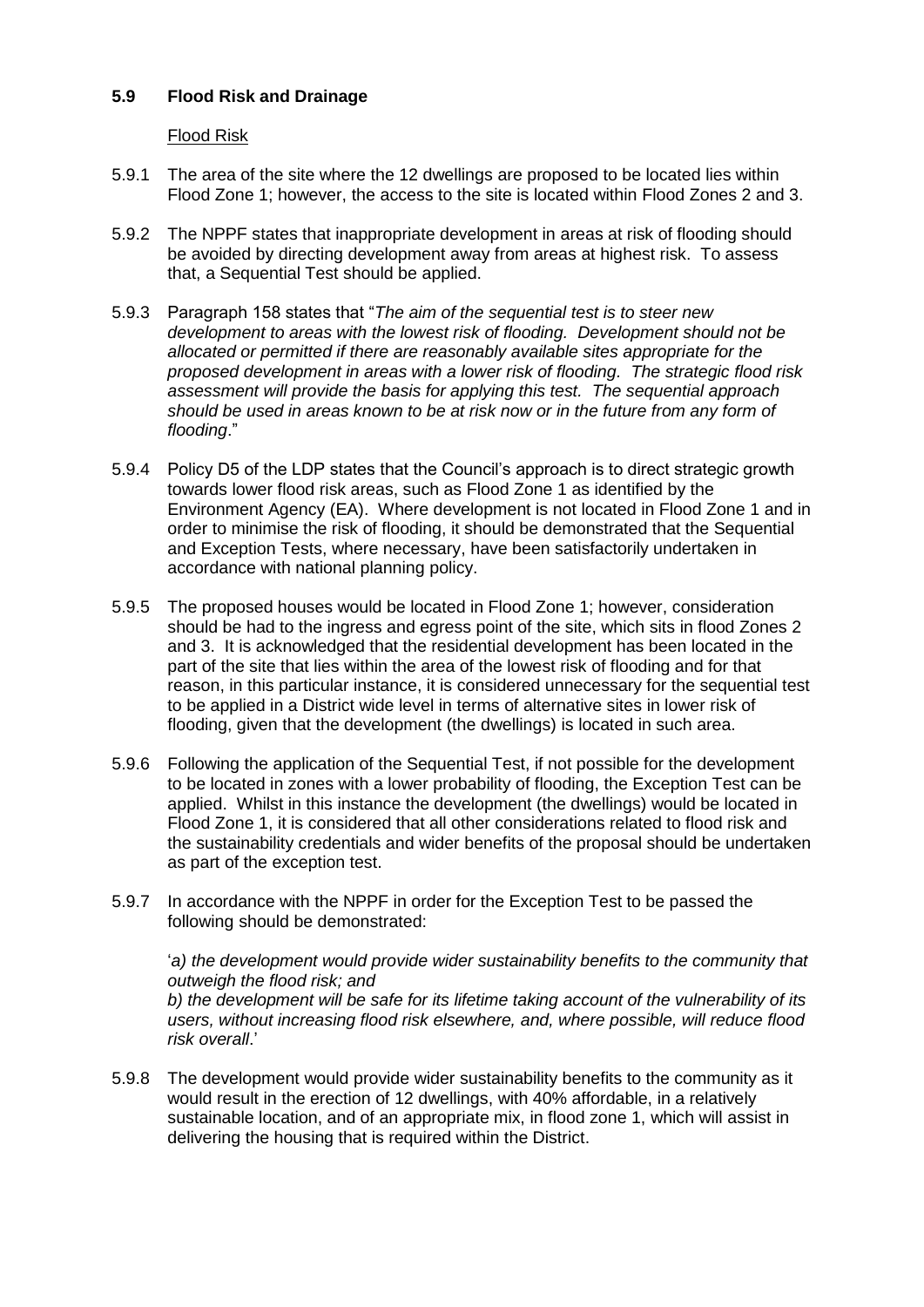- 5.9.9 A Flood Risk Assessment (FRA) accompanies this application and the EA has raised no objection to the development. The EA advises that: "*Finished ground floor levels have been proposed at 5.53m AOD. This is above the 0.5% (1 in 200) annual probability flood level including climate change of 5.32 m AOD and therefore dry in this event*." And "*There is refuge above the 0.1% (1 in 1000) annual probability flood level of 5.45 m AOD. Ground floor finished floor levels at 5.53, are set above this flood level*."
- 5.9.10 With regard to the access of the site, the vehicular access is located within Flood zones 2 and 3 and therefore this proposal does not have a safe means of vehicular access in the event of flooding from all new buildings to an area wholly outside the floodplain. However, there is pedestrian access/egress to the west of the site that is located outside of Flood zones 2 and 3. The FRA submitted with the application recommended that future users of the site ensure they are registered with the EA's Flood Warning system to provide adequate forewarning in the event of a predicted flood in the neighbourhood. This can be dealt with via a condition.

#### Surface Water Drainage

- 5.9.11 In relation to surface water drainage the application has been supported by a Drainage Statement as well as a Drainage technical Note and detailed layout plans. The submitted drainage statement concludes that in terms of surface water drainage the proposal will provide a betterment as there will be a reduction in the size of impermeable built form compared to the consented 1000 sq m of commercial/community uses. This therefore results in a reduction in the runoff rates and the storage required within the site to attenuate surface water flows.
- 5.9.12 The detailed submitted surface water strategy details that the surface water strategy for this development will integrate into the overall drainage strategy for the wider site and will connect into the surface water network that was designed in accordance with the original strategy. Attenuation is used to achieve greenfield run off rates and this is to be provided with a geocellular storage system. Furthermore, permeable paving is to be used for all driveways.
- 5.9.13 The Lead Local Flood Authority (ECC Suds Team) have been consulted on this application and have confirmed that they have no objection to the proposed development subject to a condition requiring yearly logs of the maintenance of the Suds (which should be carried out in accordance with the SuDS Maintenance and Management schedule contained within the Drainage Statement).

#### Foul Drainage

- 5.9.14 At the time that the original outline consent for the wider development was granted there was insufficient capacity within the foul drainage network for any additional dwellings. The original outline consent granted for the wider scheme therefore had a condition attached to it which amongst other elements ensured that no dwellings could be occupied until confirmation is obtained of available permitted capacity in the network and at the treatment works.
- 5.9.15 In order to address capacity issues the applicant worked with Anglian Water to find a foul and wastewater strategy to serve the development. The foul and wastewater drainage strategy direct flows to the sewerage network draining to the South Woodham Ferrers WRC via a new rising main. Confirmation has been submitted detailing that the new rising main is in position and taking foul water from the development. The proposed dwellings will connect into this system with all foul water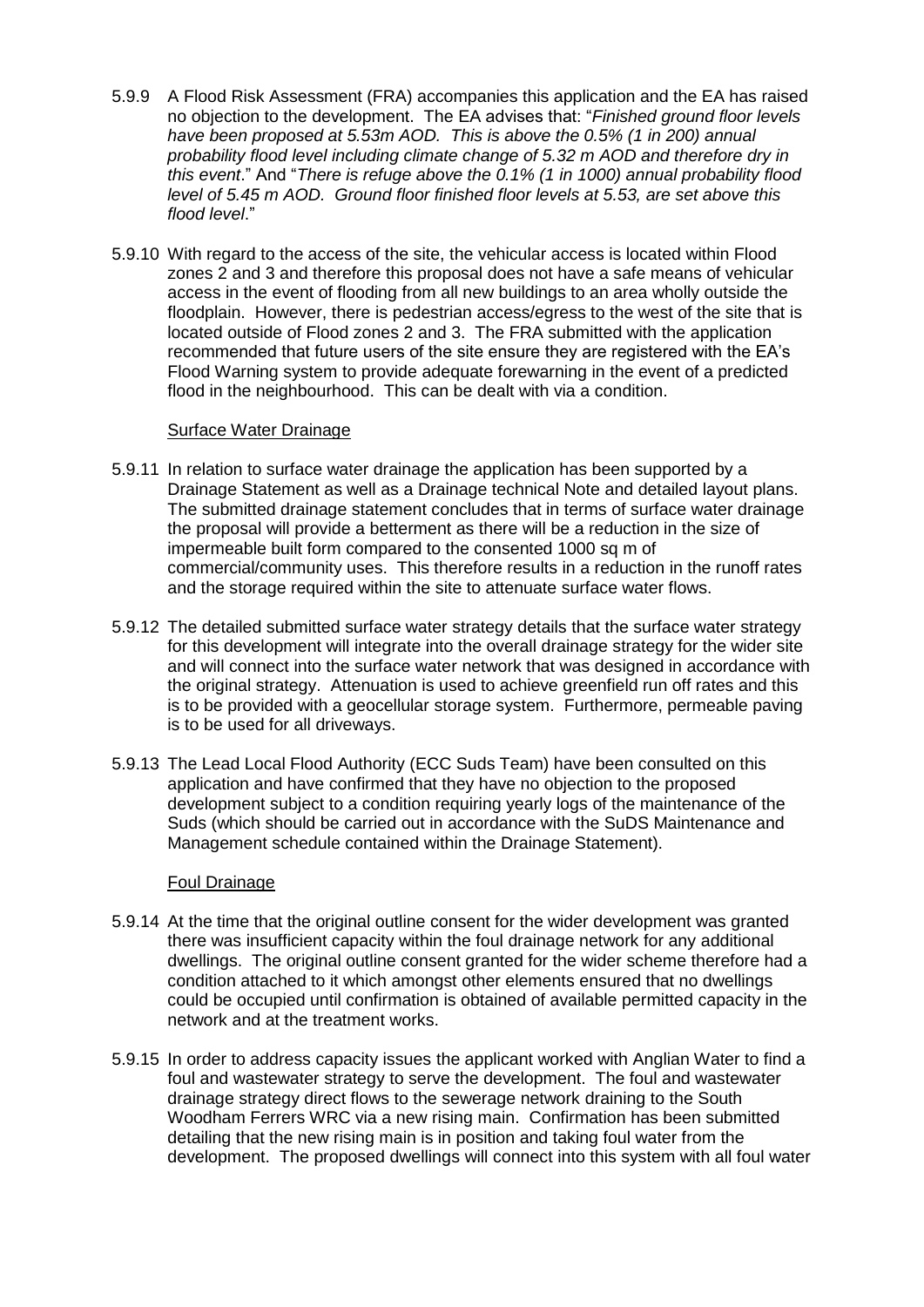drainage draining to the South Woodham Ferrers WRC. Anglian Water have been consulted on this application and have confirmed that:

"*The foul drainage from this development is in the catchment of South Woodham Ferrers Water Recycling Centre that will have available capacity for these flows*."

5.9.16 On the basis of the above assessment the foul drainage to serve the development is considered to be acceptable.

## **5.10 Ecology**

- 5.10.1 Paragraph 170 of the NPPF states that "*Planning policies and decisions should contribute to and enhance the natural and local environment by; (amongst other things) minimising impacts on and providing net gains for biodiversity."* Furthermore paragraph 175 of the NPPF states that "*if significant harm to biodiversity resulting from a development cannot be avoided (through locating on an alternative site with less harmful impacts), adequately mitigated, or, as a last resort, compensated for, then planning permission should be refused*."
- 5.10.2 Strategic LDP policy S1 includes a requirement to conserve and enhance the natural environment, by providing protection and increasing local biodiversity and geodiversity, and effective management of the District's green infrastructure network
- 5.10.3 Policy N2 of the LDP states that:

"*All development should seek to deliver net biodiversity and geodiversity gain where possible. Any development which could have an adverse effect on sites with designated features, priority habitats and / or protected or priority species, either individually or cumulatively, will require an assessment as required by the relevant legislation or national planning guidance*."

- 5.10.4 Policy D2 seeks all development to minimise its impact on the environment by incorporating measures to minimise all forms of possible pollution including air, land, water, odour, noise and light. Any detrimental impacts and potential risks to the human and natural environment will need to be adequately addressed by appropriate avoidance, alleviation and mitigation measures.
- 5.10.5 The application has been supported by a Ecology Walkover Letter (JBA, January 2020) a Landscape Masterplan (JBA, February 2020) and an Addendum to the Ecological Walkover Letter (JBA, May 2021) relating to the likely impacts of development on designated sites, protected species and Priority species & habitats. The application site already has had the principle of commercial/community use established. The site habitats comprise poor semi-improved grassland with tall ruderals. The ecological walkover survey was undertaken in January 2020 which found no constraints to the development and concluded that the habitats on site were of low value for ecology. A previous preliminary ecological appraisal was conducted in 2014 by t4 ecology ltd stating no major ecological constraints for the site. A badger survey was also conducted by in 2018 which found no evidence of the species.
- 5.10.6 The Council's ecology consultant has been consulted on this application and have advised that there is sufficient ecological information available for determination of the application. They advise that this provides certainty for the LPA of the likely impacts on protected and Priority species & habitats and, with appropriate mitigation measures secured, the development can be made acceptable in ecological terms.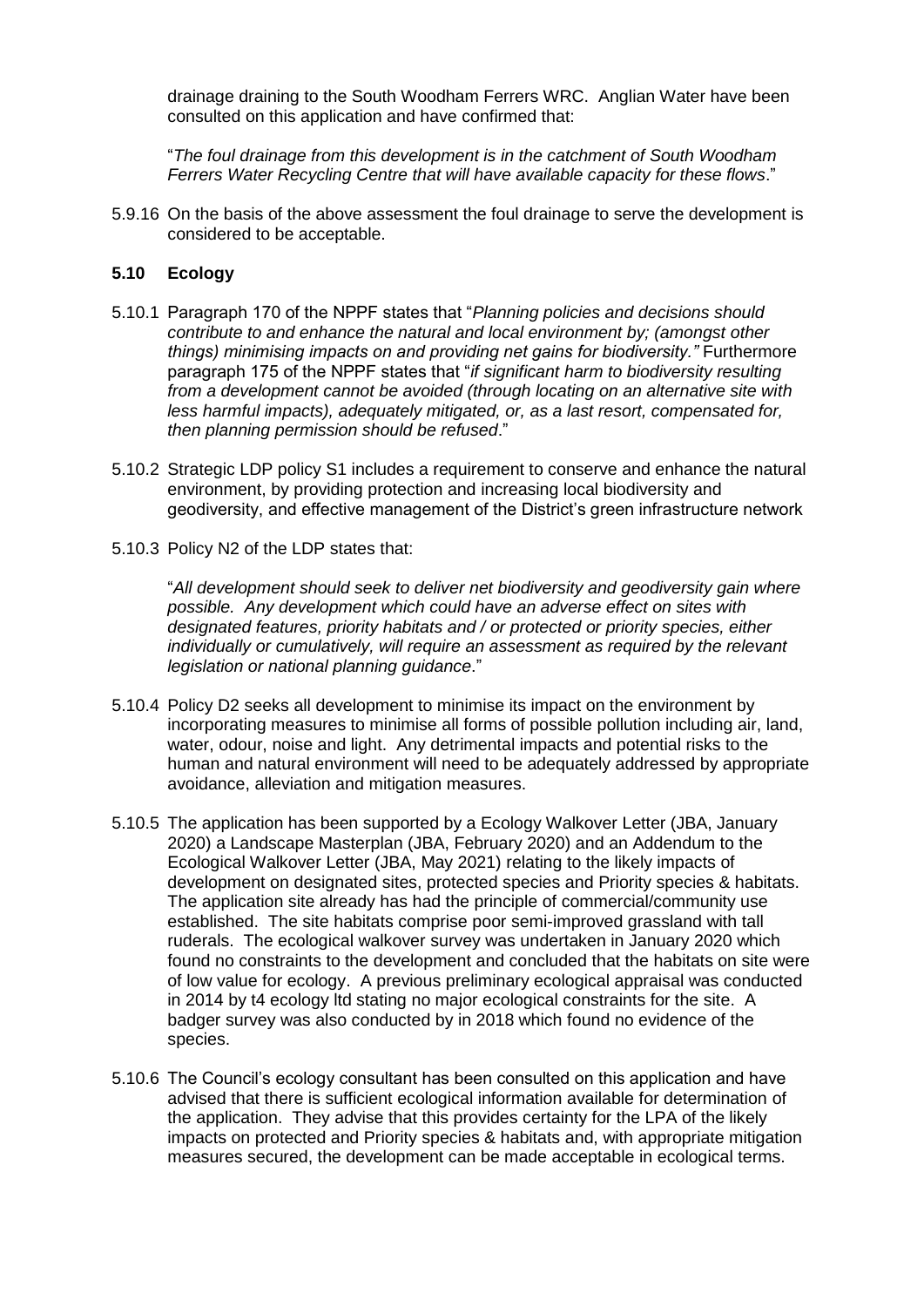- 5.10.7 Appropriate mitigation measures which include bird and bat boxes, the incorporation of native and/or wildlife attracting trees, shrubs and wildflower areas as well as 'hedgehog links' at the base of garden fences can be secured through a condition.
- 5.10.8 The application site is within approximately 180m of the Crouch and Roach Estuaries SPA and Ramsar site and therefore a bespoke Habitats Regulations Assessment (HRA) is required to be undertaken by the LPA. Given the proximity of the development to the designated site, all impacts from the construction and operational phase of the development on the designated site has to be considered.

#### 5.10.9 Impact upon Designated Sites

- 5.10.10 As the proposed development affects a European protected site which is a Special Protection Area (SPA) and a Ramsar wetland, the LPA needs to carry out a HRA. The information provided by the applicant is used to undertake this assessment.
- 5.10.11 The application site already has consent granted for the principle of commercial/community use development and this was considered under the HRA undertaken for the original outline consent (14/01016/OUT). In relation to the construction phase of the development now sought this would not be materially different to the construction phase for the commercial/community use and it is not considered this would have a Likely Significant Effect (LSE) on the European sites.
- 5.10.12 The 12 residential dwellings would intensify the use of the site and therefore has the potential, without mitigation, to have a LSE on the European sites which would mainly be through recreation disturbance.
- 5.10.13 The proposed development is of a small scale and the direct disturbance caused by the development would be relatively limited, however there is already a high level of human activity and associated disturbance to the European sites.
- 5.10.14 When the development is considered in combination with the existing levels of disturbance already caused by existing developments in the area and the increased visitor pressure on the area from new housing developments it must be considered to have a LSE when viewed in combination with other developments.
- 5.10.15 Therefore, the proposed development has the potential, in the absence of mitigation, to result in significant adverse effects on the Crouch and Roach Estuaries European designated sites when considered in combination with other developments.
- 5.10.16 In terms of mitigation the addendum to the ecological letter advises that the proposed masterplan for the site as a whole shows two main areas of public open space within the site along with an area of landscaping along the western and northern boundary, all of which will be accessible by the public, and which in total comprises at least 2 hectares. Furthermore, to reduce the numbers of residents driving to designated sites for recreation purposes on a regular basis including to walk their dogs, the development will provide facilities which are attractive to residents seeking a local walk. The layout of the housing provides suitable circular walks within the open greenspace and developed areas. In addition, a 1.4km off site permissive footpath is to be created around the perimeter of adjacent agricultural land under the legal agreement attached to OUT/MAL/14/01016. This footpath will be easily accessible through the adjacent development and for the residents of these additional 12 dwellings.
- 5.10.17 On top of the green infrastructure detailed above and the footpath the development is located within the Zone of Influence (ZOI) for the Essex Coast RAMS a financial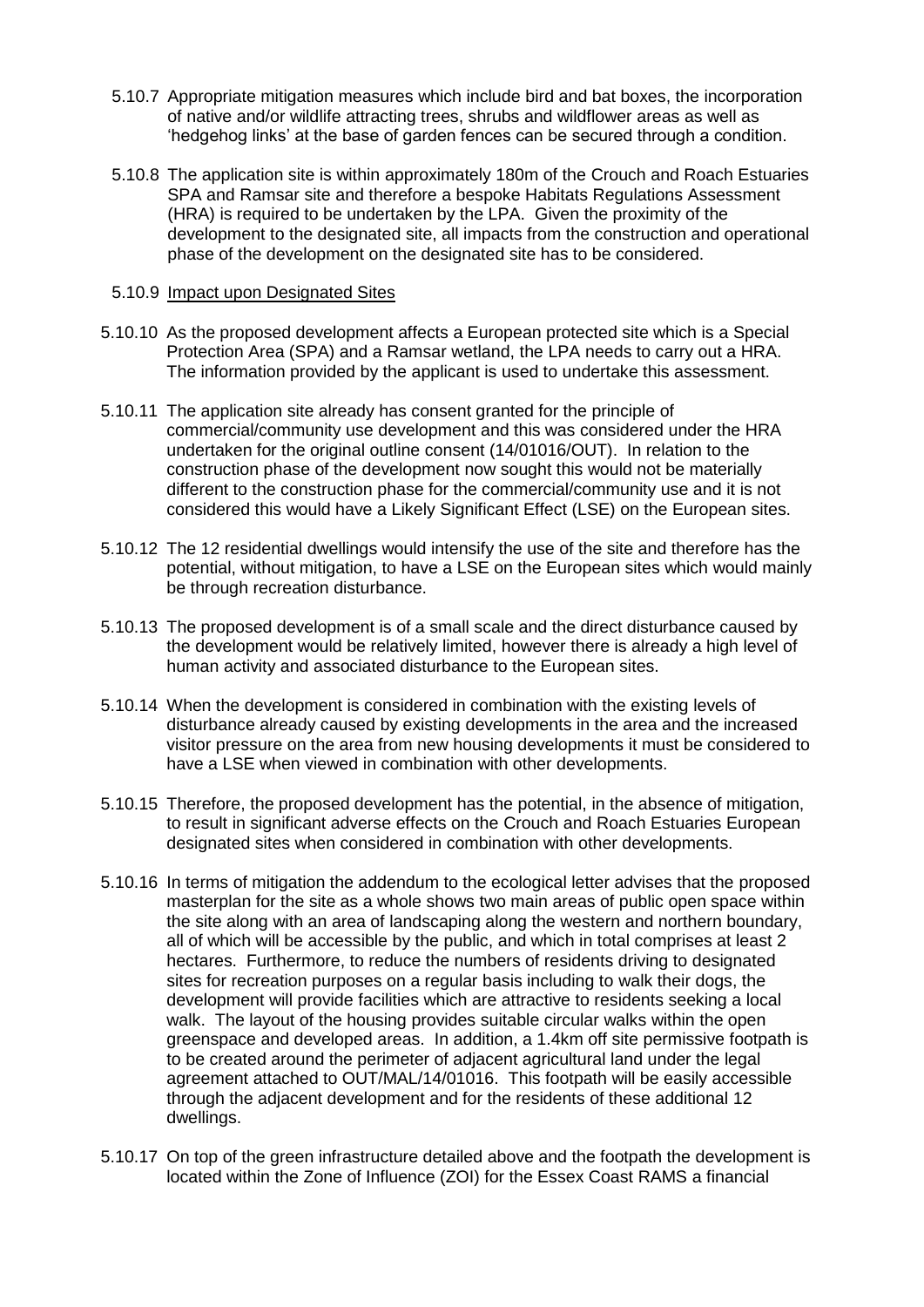contribution of £127.30 per dwelling (£1,527.60 total) will be secured from the applicant under a legal agreement.

- 5.10.18 Provided this mitigation measure is carried out, it can be concluded that reasonable measures have been taken to address the potential impact of the proposed development on the integrity of the relevant European sites. The green infrastructure has already been secured and the agent has agreed to the financial contribution to the Essex Coast RAMS which will be dealt with via a S106 legal agreement.
- 5.10.19 Natural England (NE) have been consulted on the application and have raised no objection to the proposal subject to securing the appropriate mitigation.
- 5.10.20 Having considered the proposed avoidance and mitigation measures above, it is considered that with mitigation the project will not have an Adverse Effect on the Integrity of the adjacent European Designated sites.
- 5.10.21 Overall it is considered that subject to conditions, the proposed development would be acceptable in terms of nature conservation and biodiversity in accordance with LDP polices as well as the NPPF.

## **5.11 Other Material Considerations**

#### Heritage Assets

- 5.11.1 The nearest heritage asset to the site is Smuggler's Cottage which is located approximately 70 metres to the north of the vehicular access to the site. This property is on the List of Local Heritage Assets in North Fambridge, which was formally adopted by Maldon District Council (MDC) on the 6th of June 2019.
- 5.11.2 The proposed development has the potential to affect the setting of Smuggler's Cottage. However, the Council's Conservation and Heritage Specialist advises that the proposal for 12 dwellings will not cause any harm to the setting or significance of the locally listed building. This mainly is because of the considerable distance which separates the application site from the non-designated heritage asset.
- 5.11.3 The proposal therefore poses no conflict with the requirements of policy D3 of the Maldon LDP or policy 197 of the NPPF.

#### **Conditions**

5.11.4 A number of conditions have been recommended (as detailed in section 8 of this report). There are no pre-commencement conditions as the agent submitted all documents that are normally dealt with via pre-commencement conditions as part of this application.

## **6. ANY RELEVANT SITE HISTORY**

*(Relating to the application site and wider development site incorporating the 75 dwellings.)*

- **OUT/MAL/14/00186** Outline planning application for up to 75 market and affordable dwellings, a village centre of up to 1,000 sq m of flexible commercial and community floorspace and a 1.8ha village green and public open space. Refused - 11.08.2014.
- **OUT/MAL/14/01016** Outline planning application for up to 75 market and affordable dwellings, a village centre of up to 1,000 sq m of flexible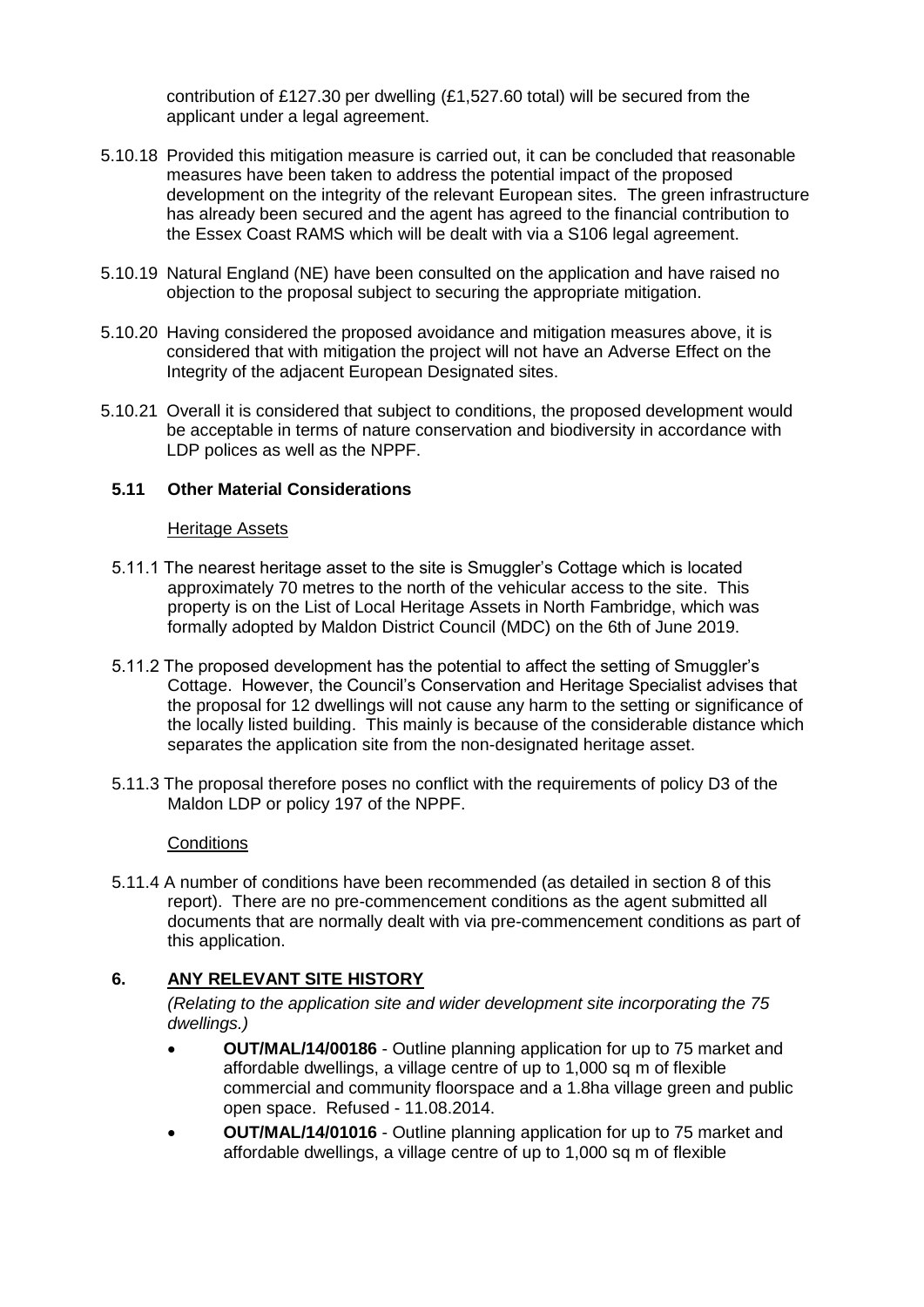commercial and community floorspace, a 1.8ha village green and public open space. Approved Subject to S106 - 18.03.2016.

- **RES/MAL/17/00776** Reserved matters application for the approval of access, appearance, landscaping, layout and scale on approved planning application OUT/MAL/14/01016 (Outline planning application for up to 75 market and affordable dwellings, a village centre of up to 1,000 sq m of flexible commercial and community floorspace, a 1.8ha village green and public open space). Approved - 06.02.2018.
- **DET/MAL/17/05154** Compliance with conditions notification of approved application OUT/MAL/14/01016 (Outline planning application for up to 75 market and affordable dwellings, a village centre of up to 1,000 sq m of flexible commercial and community floorspace, a 1.8ha village green and public open space). Condition 5 - Materials. Condition 6 - Treatment boundaries. Condition 8 - Trees. Condition 9 - Hedges. Condition 10 - Ecology Report. Condition 12 - Surface water drainage system. Condition 13 - Foul and surface water drainage system. Condition 14 - Visibility splays. Condition 17 - Surface water. Condition 18 - Finished ground and floor levels. Conditions 19 - On-site construction management plan. Condition 21 - Reptile mitigation strategy. Condition 22 - Mitigation and management strategy. Condition 23 - Archaeological assessment. Condition 24 - Programme of archaeological work. Condition 31 - Wastewater strategy. Condition 33 - Foul water strategy. Part Approved Part Refused - 15.05.2018 – Allowed on Appeal.
- **DET/MAL/18/05041** Compliance with conditions notification RES/MAL/17/00766 (Reserved matters application for the approval of access, appearance, landscaping, layout and scale on approved planning application OUT/MAL/14/01016 (Outline planning application for up to 75 market and affordable dwellings, a village centre of up to 1,000 sq m of flexible commercial and community floorspace, a 1.8ha village green and public open space.) Condition 9. Details of the sub-station and pumping station. Refused - 15.05.2018.
- **DET/MAL/18/05050** Compliance with conditions notification OUT/MAL/14/01016 (Outline planning application for up to 75 market and affordable dwellings, a village centre of up to 1,000 sq m of flexible commercial and community floorspace, a 1.8 ha village green and public open space) Condition 20 - Lighting strategy. Approved - 11.07.2018.
- **DET/MAL/18/05091** Compliance with conditions notification of application OUT/MAL/14/01016 (Outline planning application for up to 75 market and affordable dwellings, a village centre of up to 1,000 sq m of flexible commercial and community floorspace, a 1.8ha village green and public open space). Condition 12 - Surface water drainage system maintenance. Condition 13 - Foul and surface water drainage scheme. Condition 17 - Discharge of surface water onto highway. Condition 31 - Wastewater strategy. Condition 33 - Foul water strategy. Refused - 07.08.2018.
- **DET/MAL/18/05119** Compliance of conditions notification of approved application OUT/MAL/14/01016 (Outline planning application for up to 75 market and affordable dwellings, a village centre of up to 1,000 sq m of flexible commercial and community floorspace, a 1.8ha village green and public open space). Condition 25 - Risk assessment. Condition 26 - Detailed remediation scheme. Condition 27 - Remediation scheme commencement. Approved - 17.09.2018.
- **DET/MAL/18/05130** Compliance with conditions notification RES/MAL/17/00776 (Reserved matters application for the approval of access, appearance, landscaping, layout and scale on approved planning application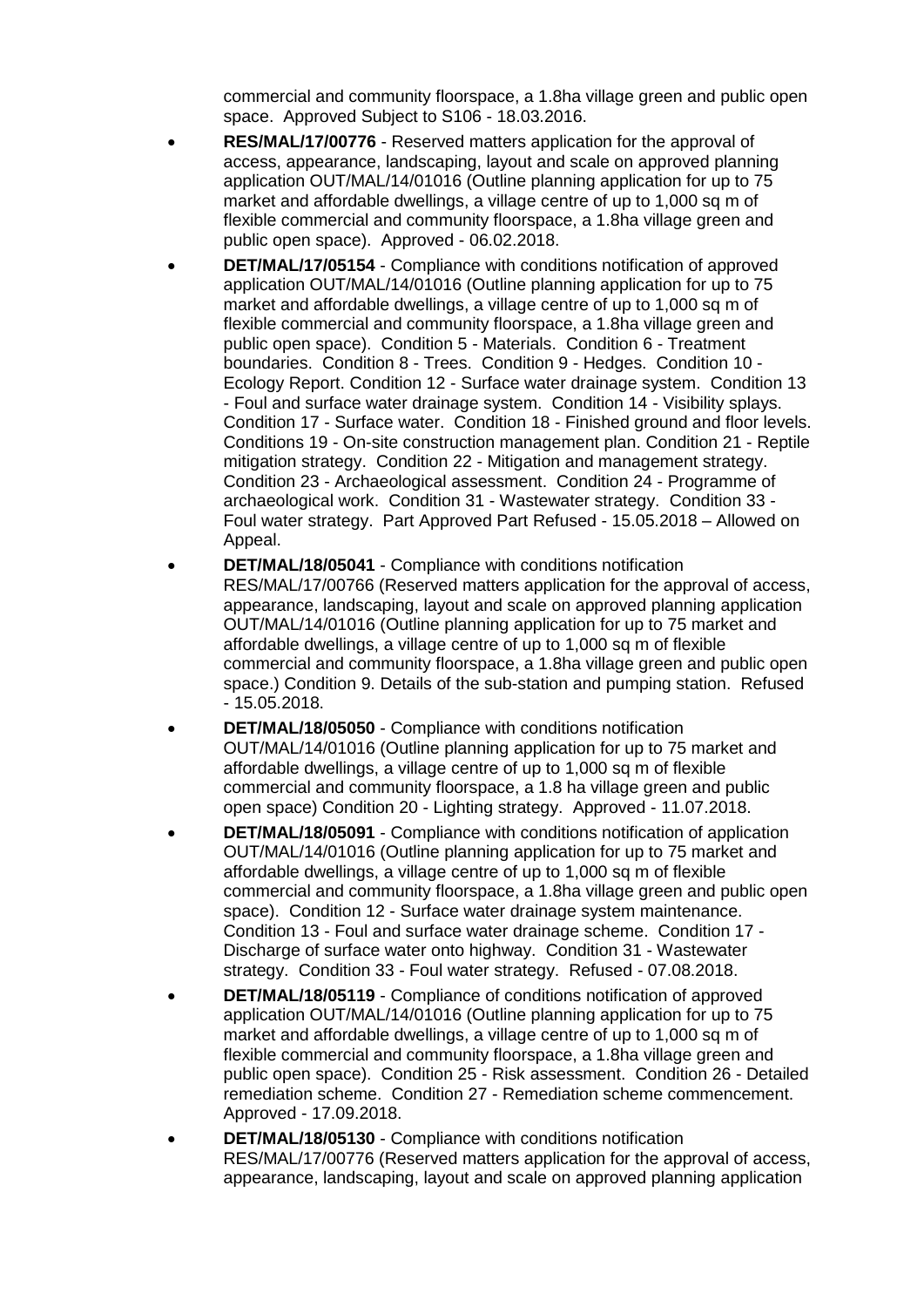OUT/MAL/14/01016 (Outline planning application for up to 75 market and affordable dwellings, a village centre of up to 1,000 sq m of flexible commercial and community floorspace, a 1.8ha village green and public open space.) Condition 9. Details of the sub-station and pumping station. Approved - 18.10.2018.

- **RES/MAL/19/00252** Reserved matters application for the approval of appearance, landscaping, layout & scale for approved application OUT/MAL/14/01016 (Outline planning application for up to 75 market and affordable dwellings, a village centre of up to 1,000 sqm of flexible commercial and community floorspace, a 1.8ha village green and public open space). Approved - 29.05.2019.
- **DET/MAL/19/05033** Compliance with conditions notification of approved application OUT/MAL/14/01016 Outline planning application for up to 75 market and affordable dwellings, a village centre of up to 1,000 sq m of flexible commercial and community floorspace, a 1.8ha village green and public open space. Condition 5 materials. Condition 6 treatment boundaries. Condition 7 hard and soft landscape. Condition 8 tree survey. Condition 9 arboricultural method statement. Condition 16 car parking. Condition 19 construction management plan. Approved - 27.06.2019.
- **19/05116/DET** Compliance with conditions notification OUT/MAL/14/01016 (Outline planning application for up to 75 market and affordable dwellings, a village centre of up to 1,000 sq m of flexible commercial and community floorspace, a 1.8ha village green and public open space) Condition 13 - Foul & surface water drainage. Condition 31 Wastewater strategy. Condition 33 - Foul water strategy. – Approved - 08.11.2019
- **20/01233/FUL** Application for a temporary sales area with associated landscaping, parking and entrance features for the period December 2020 - December 2022 – Approved – 22.02.2021

# **7. CONSULTATIONS AND REPRESENTATIONS RECEIVED**

| Name of Parish / Town<br>Council  | <b>Comment</b>                                                                                                                                                                                                                                                                                                                              | <b>Officer Response</b>                                                                         |
|-----------------------------------|---------------------------------------------------------------------------------------------------------------------------------------------------------------------------------------------------------------------------------------------------------------------------------------------------------------------------------------------|-------------------------------------------------------------------------------------------------|
| North Fambridge Parish<br>Council | The Parish Council has no<br>objections to this<br>application on planning<br>terms. However, we would<br>like to make a comment<br>on the continuing incorrect<br>assertion that the village<br>has a bus service. The<br>village has a fortnightly<br>bus to Chelmsford and a<br>weekly shoppers bus to<br>South Woodham Ferrers<br>only. | Noted. Locational<br>sustainability issues are<br>covered in section 5.1 of<br>the main report. |

## **7.1 Representations received from Parish / Town Councils**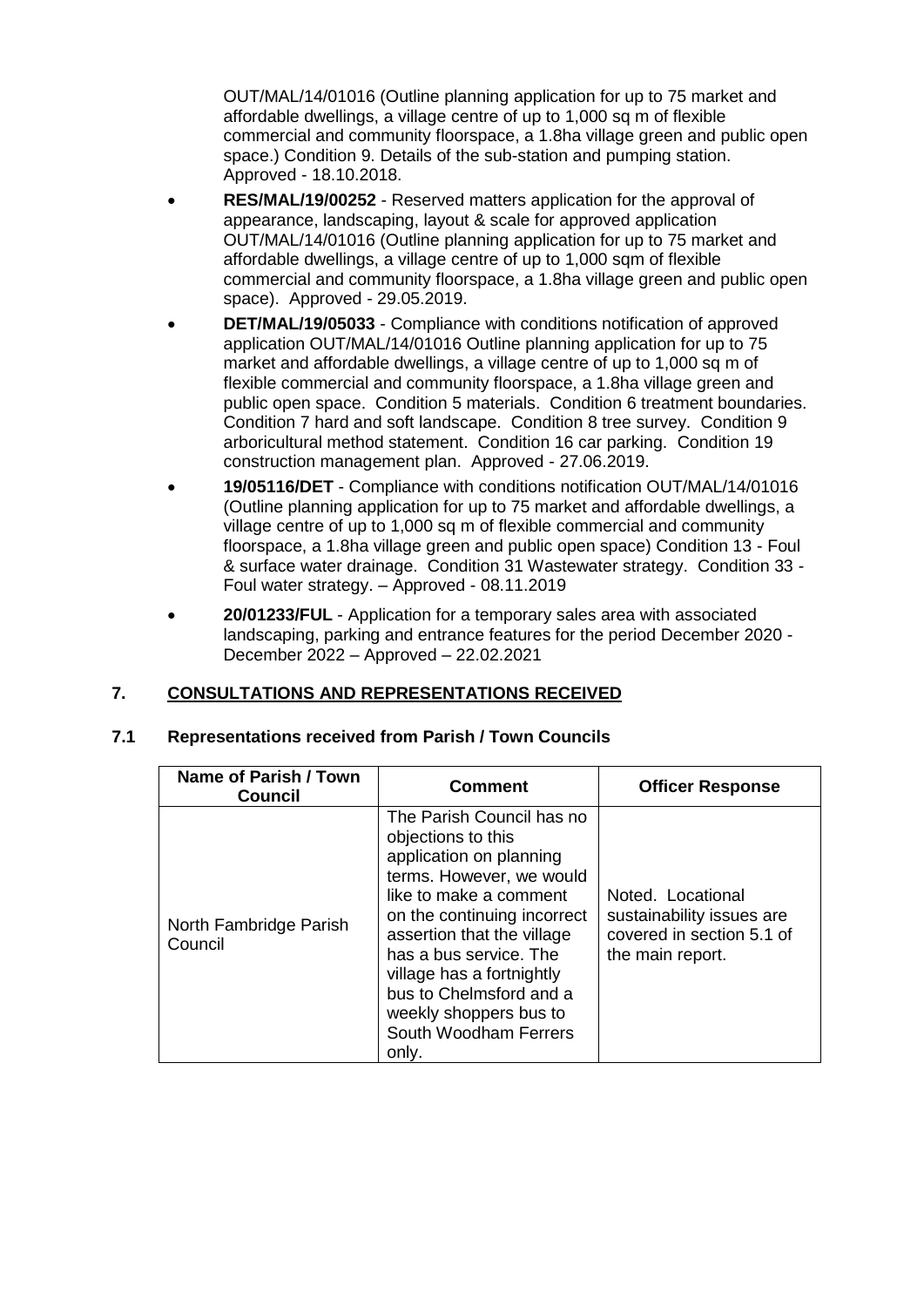# **7.2 Statutory Consultees and Other Organisations**

| <b>Name of Statutory</b><br><b>Consultee / Other</b><br>Organisation | <b>Comment</b>                                                                                                                                                                                                                                                                                                                                                                                                                                                                                                                                                                                                                                                                                  | <b>Officer Response</b>                                                                               |
|----------------------------------------------------------------------|-------------------------------------------------------------------------------------------------------------------------------------------------------------------------------------------------------------------------------------------------------------------------------------------------------------------------------------------------------------------------------------------------------------------------------------------------------------------------------------------------------------------------------------------------------------------------------------------------------------------------------------------------------------------------------------------------|-------------------------------------------------------------------------------------------------------|
| Anglian Water                                                        | The foul drainage from this<br>development is in the<br>catchment of South Woodham<br><b>Ferrers Water Recycling</b><br>Centre that will have available<br>capacity for these flows.                                                                                                                                                                                                                                                                                                                                                                                                                                                                                                            | Noted and referenced in<br>section 5.9.                                                               |
| <b>ECC Highways</b>                                                  | As far as can be determined<br>from the details submitted, the<br>proposal will alter the existing<br>permitted use for 1000m2 of<br>commercial / business space<br>under planning permission<br>OUT/MAL/14/01016 to 12<br>residential units. The proposal<br>will not alter the approved site<br>access junction with<br>Fambridge Road and will result<br>in a lower trip generation from<br>the development.<br>The proposal as submitted is<br>not considered detrimental to<br>highway safety, capacity or<br>efficiency, therefore<br>From a highway and<br>transportation perspective the<br>impact of the proposal is<br>acceptable to the Highway<br>Authority, subject to conditions. | Noted and covered within<br>the main report section<br>5.7.                                           |
| <b>ECC Suds</b><br>(Lead Local Flood<br>Authority)                   | <b>First Response</b><br>Issued a holding objection<br>based on the following:<br>• Construction drawings need<br>to be provided for the elements<br>of the surface water drainage<br>system<br>• Exceedance routes need to<br>be provided<br><b>Second Response</b><br>Having reviewed the Flood<br>Risk Assessment and the<br>associated documents which<br>accompanied the planning<br>application, we do not object to<br>the granting of planning                                                                                                                                                                                                                                          | Noted and required<br>information was<br>submitted.<br>Noted and covered in<br>section 5.9 of report. |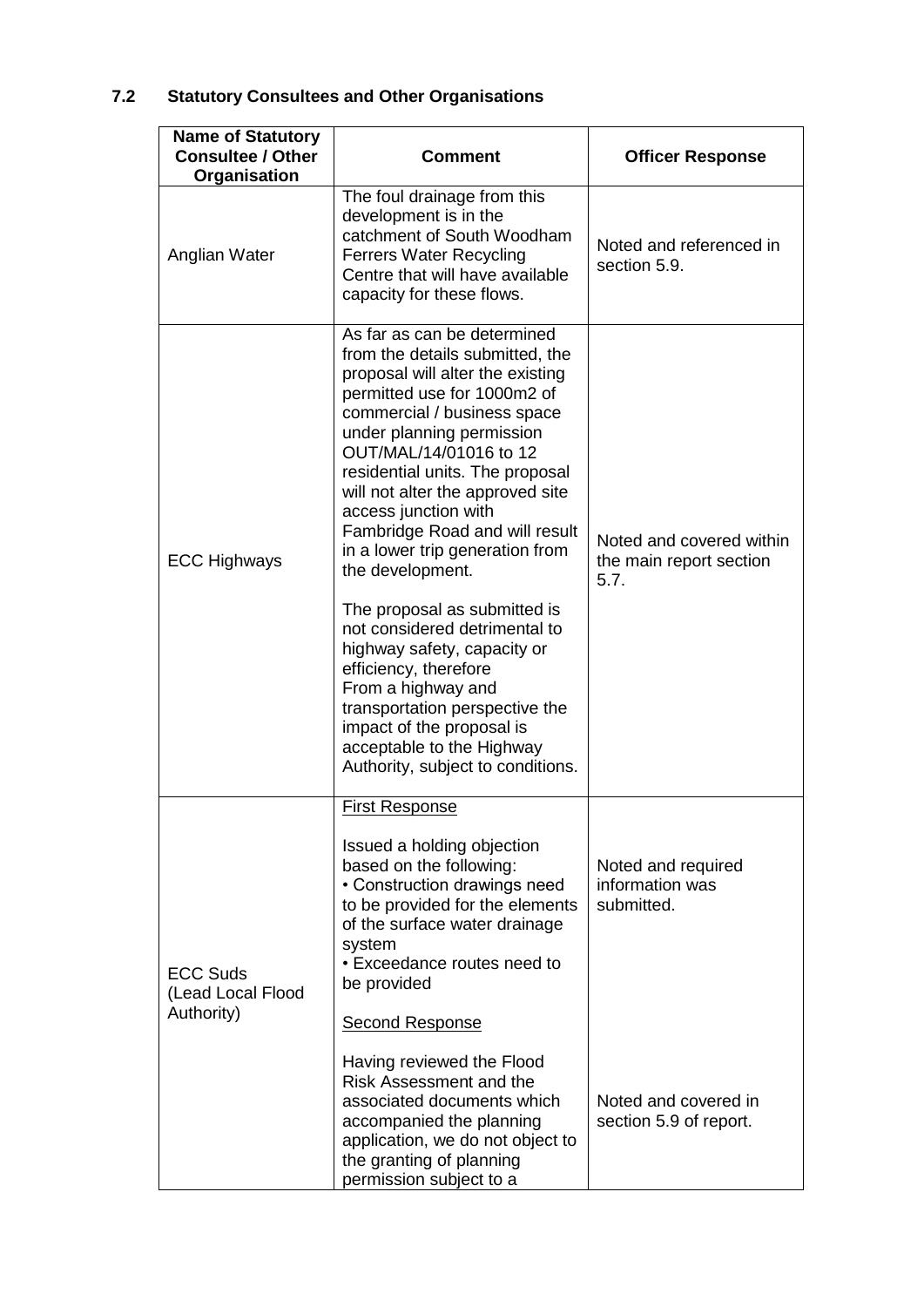| <b>Comment</b>                                                                                                                                                                                                                                                                                                                                                                                                                                                                                                                                                                                                                                                                                                    | <b>Officer Response</b>                                                                                |
|-------------------------------------------------------------------------------------------------------------------------------------------------------------------------------------------------------------------------------------------------------------------------------------------------------------------------------------------------------------------------------------------------------------------------------------------------------------------------------------------------------------------------------------------------------------------------------------------------------------------------------------------------------------------------------------------------------------------|--------------------------------------------------------------------------------------------------------|
| condition relating to the<br>maintenance of the suds.                                                                                                                                                                                                                                                                                                                                                                                                                                                                                                                                                                                                                                                             |                                                                                                        |
| <b>Access for Fire Service</b><br>purposes has been considered<br>in accordance with the Essex<br>Act 1987 - Section 13 and<br>appears to be acceptable<br>subject to satisfactory<br>compliance with Building<br>Regulations B5.<br>More detailed observations on<br>access and facilities for the<br>Fire Service will be considered<br>at Building Regulation                                                                                                                                                                                                                                                                                                                                                  | Noted.                                                                                                 |
| No objection to the proposal<br>providing that LPA has taken<br>into account the flood risk<br>considerations.                                                                                                                                                                                                                                                                                                                                                                                                                                                                                                                                                                                                    | Noted and covered in<br>section 5.9 of report.                                                         |
| <b>First Response</b><br>Holding objection due to<br>insufficient ecological<br>information on designated sites<br>(Crouch and Roach Estuaries<br>Special Protection Area and<br>Ramsar site)<br><b>Second Response</b><br>No objection subject to<br>securing biodiversity mitigation<br>and enhancement measures.<br>We note that this application is<br>part of a wider development<br>site, under 14/01016/OUT and<br>19/00252/RES and this<br>application is for a change of<br>use of 0.6ha of this site from<br>commercial to residential<br>development.<br>We are now satisfied that there<br>is sufficient ecological<br>information available for<br>determination.<br>This provides certainty for the | Noted and required<br>information was<br>submitted.<br>Noted and covered in<br>section 5.10 of report. |
|                                                                                                                                                                                                                                                                                                                                                                                                                                                                                                                                                                                                                                                                                                                   | consultation stage.<br>LPA of the likely impacts on                                                    |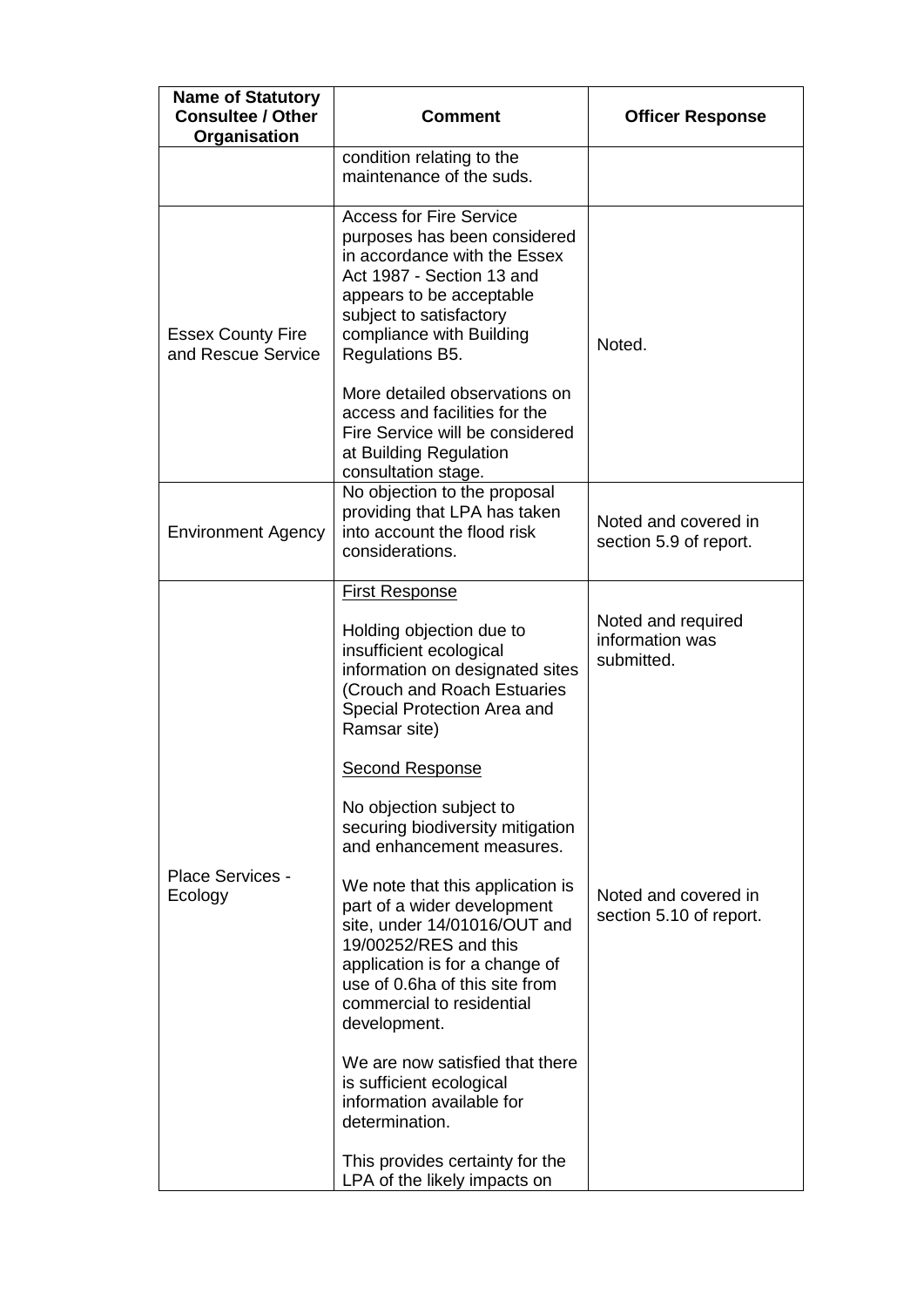| <b>Name of Statutory</b><br><b>Consultee / Other</b><br>Organisation | <b>Comment</b>                                                                                                                                                                                                                                                                                                                                                                                              | <b>Officer Response</b>                         |
|----------------------------------------------------------------------|-------------------------------------------------------------------------------------------------------------------------------------------------------------------------------------------------------------------------------------------------------------------------------------------------------------------------------------------------------------------------------------------------------------|-------------------------------------------------|
|                                                                      | protected and Priority species<br>& habitats and, with<br>appropriate mitigation<br>measures secured, the<br>development can be made<br>acceptable.                                                                                                                                                                                                                                                         |                                                 |
|                                                                      | The mitigation measures<br>identified in the Addendum to<br>the Ecological Walkover Letter<br>(JBA, May 2021) should be<br>secured and implemented in<br>full. This is necessary to<br>conserve and enhance<br>protected and Priority Species.                                                                                                                                                              |                                                 |
|                                                                      | It has been identified that this<br>development falls within the<br>'Zone of Influence' (Zol) for<br>one or more of the European<br>designated sites scoped into<br>the emerging Essex Coast<br>Recreational disturbance<br>Avoidance and Mitigation<br>Strategy (RAMS).<br>In the context of your duty as<br>competent authority under the<br>provisions of the Habitats<br>Regulations, it is anticipated |                                                 |
| Natural England                                                      | that, without mitigation, new<br>residential development in this<br>area and of this scale is likely<br>to have a significant effect on<br>the sensitive interest features<br>of these coastal European<br>designated sites, through<br>increased recreational<br>pressure when considered 'in<br>combination' with other plans<br>and projects.                                                            | Noted and covered in<br>section 5.10 of report. |
|                                                                      | We therefore advise that you<br>consider, in line with our recent<br>advice, whether this proposal<br>falls within scope of the RAMS<br>as 'relevant development'.<br>Where it does, this scale of<br>development would fall below<br>that at which Natural England<br>would offer bespoke advice on<br>this issue. However, in such<br>cases we advise that you must                                       |                                                 |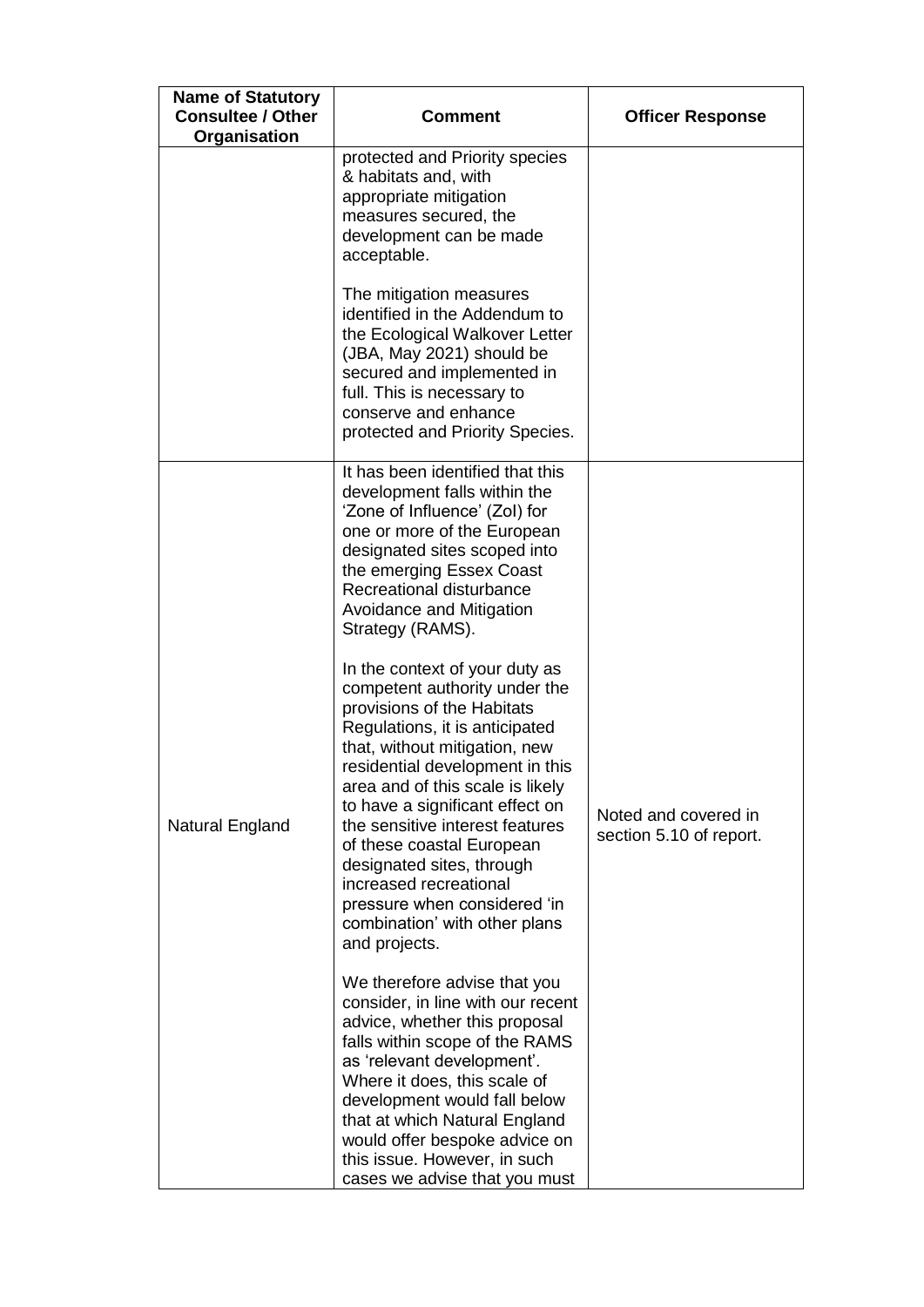| <b>Name of Statutory</b><br><b>Consultee / Other</b><br>Organisation | <b>Comment</b>                                                                                                                                                                                                                                   | <b>Officer Response</b> |
|----------------------------------------------------------------------|--------------------------------------------------------------------------------------------------------------------------------------------------------------------------------------------------------------------------------------------------|-------------------------|
|                                                                      | undertake a Habitats<br><b>Regulations Assessment</b><br>(HRA) to secure any necessary<br>mitigation and record this<br>decision within the planning<br>documentation; you should not<br>grant permission until such<br>time as the HRA has been |                         |
|                                                                      | undertaken and the<br>conclusions confirmed.                                                                                                                                                                                                     |                         |

# **7.3 Internal Consultees**

| <b>Name of Internal</b><br><b>Consultee</b> | <b>Comment</b>                                                                                                                                                                                                                                                                                                                                                                                                                                                                                                                                                                                                                                                                                                                                                                                                                                                                                     | <b>Officer Response</b> |
|---------------------------------------------|----------------------------------------------------------------------------------------------------------------------------------------------------------------------------------------------------------------------------------------------------------------------------------------------------------------------------------------------------------------------------------------------------------------------------------------------------------------------------------------------------------------------------------------------------------------------------------------------------------------------------------------------------------------------------------------------------------------------------------------------------------------------------------------------------------------------------------------------------------------------------------------------------|-------------------------|
| Conservation<br>Officer                     | The nearest heritage asset to the<br>site is Smuggler's Cottage. This<br>property is on the List of Local<br>Heritage Assets in North<br>Fambridge, which was formally<br>adopted by Maldon District<br>Council on the 6th of June 2019.<br>The proposed development has<br>the potential to affect the setting<br>of Smuggler's Cottage. However,<br>having studied the submitted<br>plans, I advise that the proposal<br>for 12 dwellings will not cause<br>any harm to the setting or<br>significance of the locally listed<br>building. This mainly is because<br>of the considerable distance<br>which separates the application<br>site from the non-designated<br>heritage asset.<br>The proposal poses no conflict<br>with the requirements of policy<br>D3 of the Maldon LDP or policy<br>197 of the NPPF. For this reason<br>I raise no objection to the<br>approval of the application. | Noted.                  |
| Environmental<br>Health                     | It would appear that satisfactory<br>provision can be made for foul<br>drainage, but I would suggest a<br>foul water condition.                                                                                                                                                                                                                                                                                                                                                                                                                                                                                                                                                                                                                                                                                                                                                                    |                         |
|                                             | In accordance with the<br>recommendations set out in the<br>Site Investigation Report,<br>October 2017 the revised<br>conceptual model indicates a                                                                                                                                                                                                                                                                                                                                                                                                                                                                                                                                                                                                                                                                                                                                                 | Noted                   |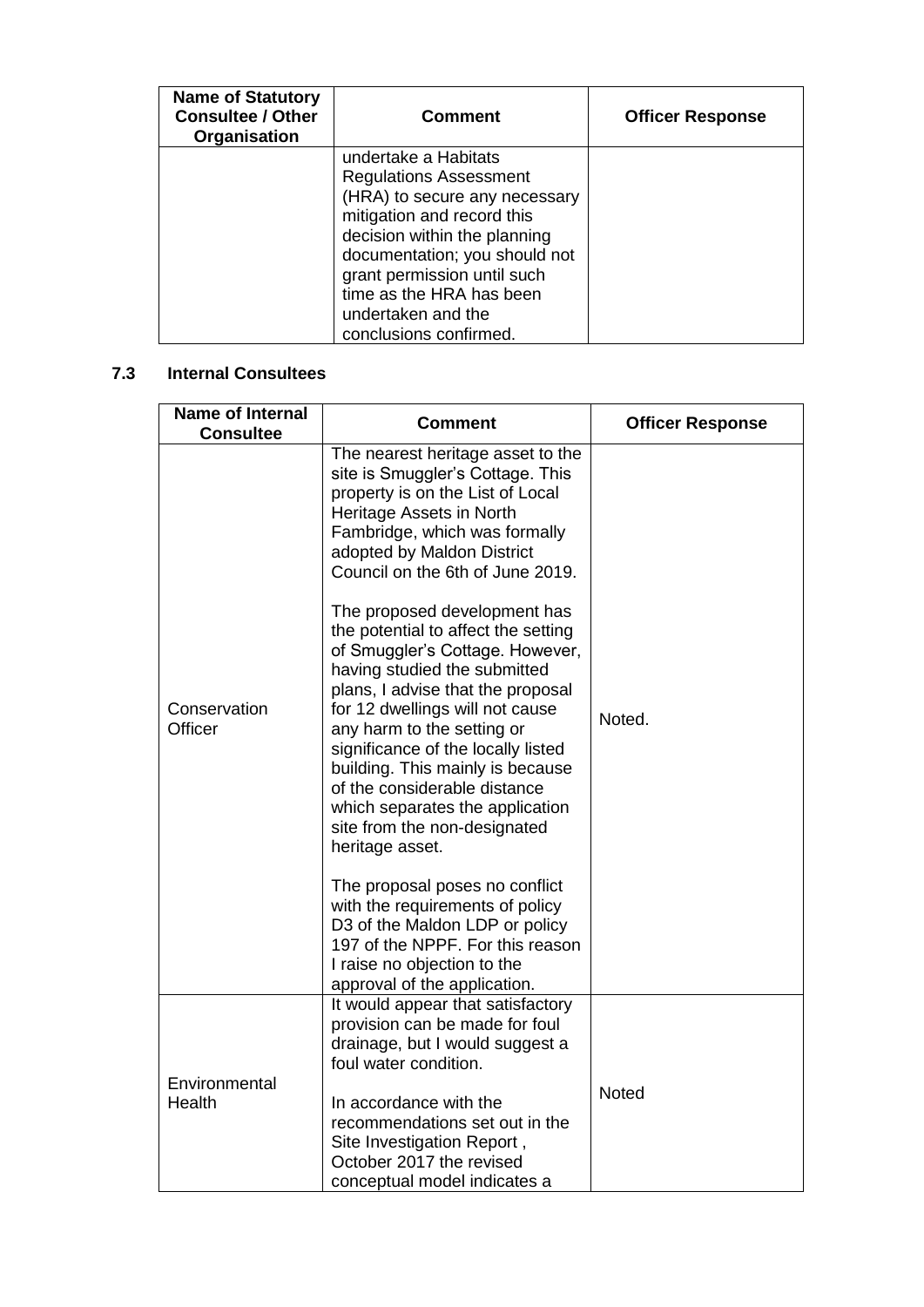| <b>Name of Internal</b><br><b>Consultee</b> | <b>Comment</b>                                                                                                                                                                                                                                                                                                                                                                                                                                                                                                                                                                                                                                                                   | <b>Officer Response</b>                                        |
|---------------------------------------------|----------------------------------------------------------------------------------------------------------------------------------------------------------------------------------------------------------------------------------------------------------------------------------------------------------------------------------------------------------------------------------------------------------------------------------------------------------------------------------------------------------------------------------------------------------------------------------------------------------------------------------------------------------------------------------|----------------------------------------------------------------|
|                                             | presence of water soluble<br>sulphate which can significantly<br>attack buried concrete. A<br>remedial strategy should be<br>identified and approved with the<br>relevant Building Control Officer.                                                                                                                                                                                                                                                                                                                                                                                                                                                                              |                                                                |
|                                             | If ground conditions should differ<br>significantly from those<br>encountered during the intrusive<br>investigation, including the<br>discovery of any visible or<br>odorous contamination, site<br>redevelopment works should be<br>suspended until the suspect<br>material has been inspected and<br>assessed by a competent Geo-<br><b>Environmental Engineer. Details</b><br>of any such discovery should be<br>submitted to the Local Planning<br>Authority for consideration.                                                                                                                                                                                              |                                                                |
|                                             | A construction management plan<br>has been provided, project<br>no.H7408 July 2020, Revision<br>C20.012021. A condition should<br>be applied to ensure it is<br>adhered to.                                                                                                                                                                                                                                                                                                                                                                                                                                                                                                      |                                                                |
| <b>Planning Policy</b><br>Team              | No objection to the proposal<br>subject to specified planning<br>conditions being applied to any<br>grant of permission. Raises a<br>concern over loss of the<br>commercial site and<br>recommends submission of<br>evidence to make sure the<br>marketing was undertaken and<br>that there were no buyers of<br>interest.<br>The District does not have a 5-<br>year supply of housing and 12<br>homes delivering 41% affordable<br>housing on a site very near a<br>train station and near to services<br>and facilities in South Woodham<br>Ferrers being only 5.2m away<br>and Maldon being 6.8m would<br>assist in boosting the supply of<br>housing in conformity with the | Noted and covered in<br>sections 5.1 and 5.2 of<br>the report. |
| <b>Strategic Housing</b>                    | NPPF.<br>The Full Planning Application is<br>proposing the development of 12<br>No dwellings with associated                                                                                                                                                                                                                                                                                                                                                                                                                                                                                                                                                                     | Noted and covered in<br>section 5.3 of the report.             |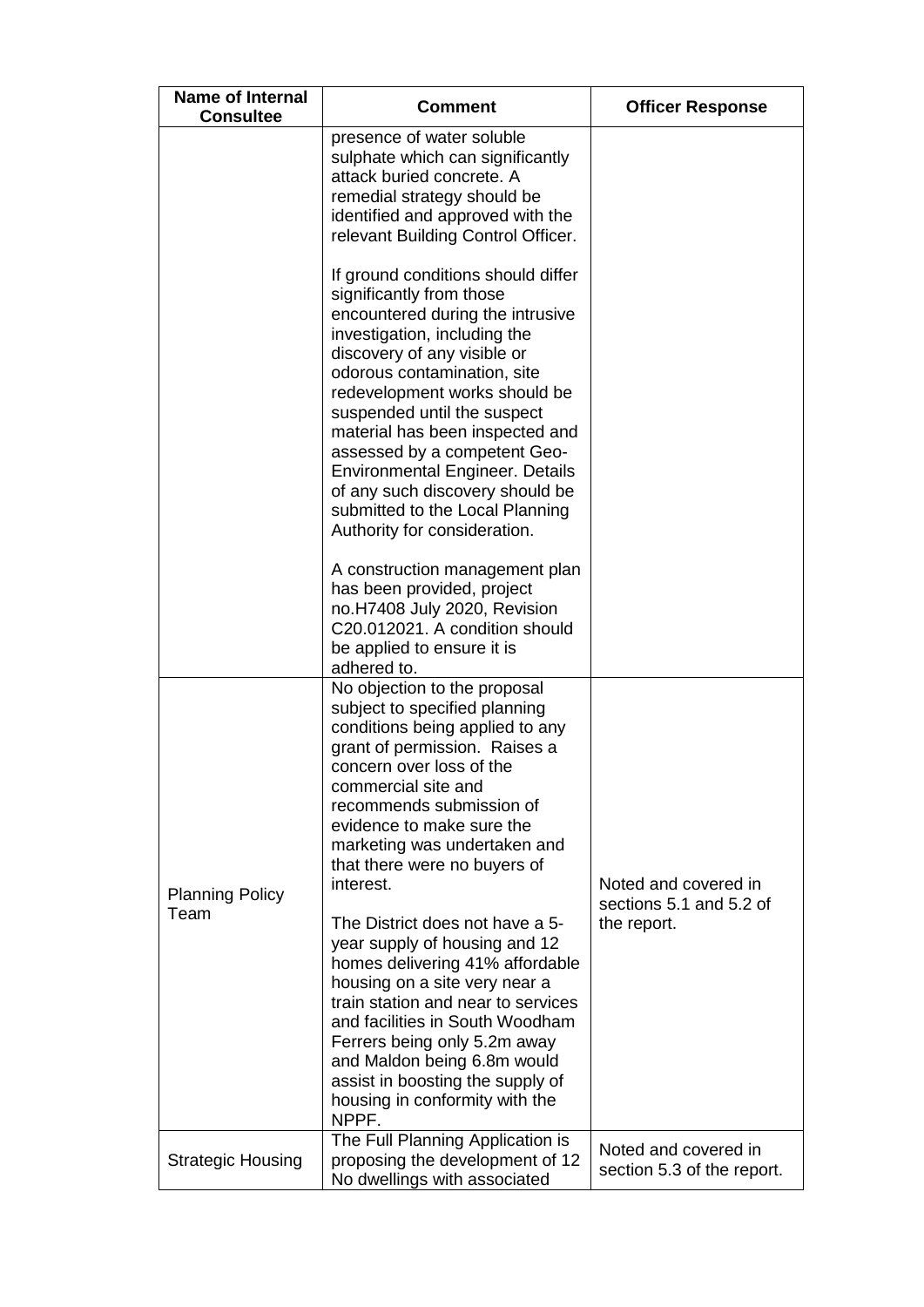| <b>Name of Internal</b><br><b>Consultee</b> | Comment                                                                                                                                                                                           | <b>Officer Response</b> |
|---------------------------------------------|---------------------------------------------------------------------------------------------------------------------------------------------------------------------------------------------------|-------------------------|
|                                             | details for access, appearance,<br>landscaping, layout and scale,<br>which triggers 40% affordable<br>housing requirement under<br>Policy H1 of the Approved Local<br>Development Plan 2014-2029. |                         |
|                                             | The Applicant is proposing the<br>following affordable properties -<br><b>Affordable Rented</b><br>1 x 2 bed house, 69.6 sqm<br>$1 \times 1$ bed flat, 50.1 sqm<br>1 x 1 bed flat, 52sqm          |                         |
|                                             | Intermediate affordable<br>1 x 2 bed house, 69.6sqm<br>1 x 2 bed flat over garage,<br>65.4sqm                                                                                                     |                         |
|                                             | The Applicant is meeting the<br>required number of affordable<br>properties as per Policy H1, and<br>as such Strategic Housing<br>Services supports this<br>Application.                          |                         |
|                                             | <b>Strategic Housing have</b><br>confirmed that the properties<br>meet HQI Standards and are<br>acceptable in terms of overall<br>size.                                                           |                         |

# **7.4 Representations received from Interested Parties**

7.4.1 **6** letters were received **objecting** to the application and the reasons for objection are summarised as set out in the table below:

| <b>Objection Comment</b>                                                                                                                                                                                 | <b>Officer Response</b>                                                                                                                         |
|----------------------------------------------------------------------------------------------------------------------------------------------------------------------------------------------------------|-------------------------------------------------------------------------------------------------------------------------------------------------|
| A number of houses have already been<br>granted permission in the village<br>already and any more development will<br>only hinder this village with further traffic<br>and noise.                        | Traffic movements are considered in<br>section 5.7 of the report and would be<br>less than the commercial/community<br>uses previously granted. |
| The houses are also not needed as<br>Maldon District Council already has a<br>five-year land supply and this is a new<br>green field development.                                                        | Please see section 5.1 of the report.                                                                                                           |
| Village unable to cope with existing new<br>houses being built.                                                                                                                                          | Please see section 5.1 of the report.                                                                                                           |
| There is only one road in and out of the<br>village and the 12 houses will generate<br>additional traffic and congestion<br>particularly at the entrance to the village<br>making accidents more likely. | Traffic movements are considered in<br>section 5.7 of the report and would be<br>less than the commercial/community<br>uses previously granted. |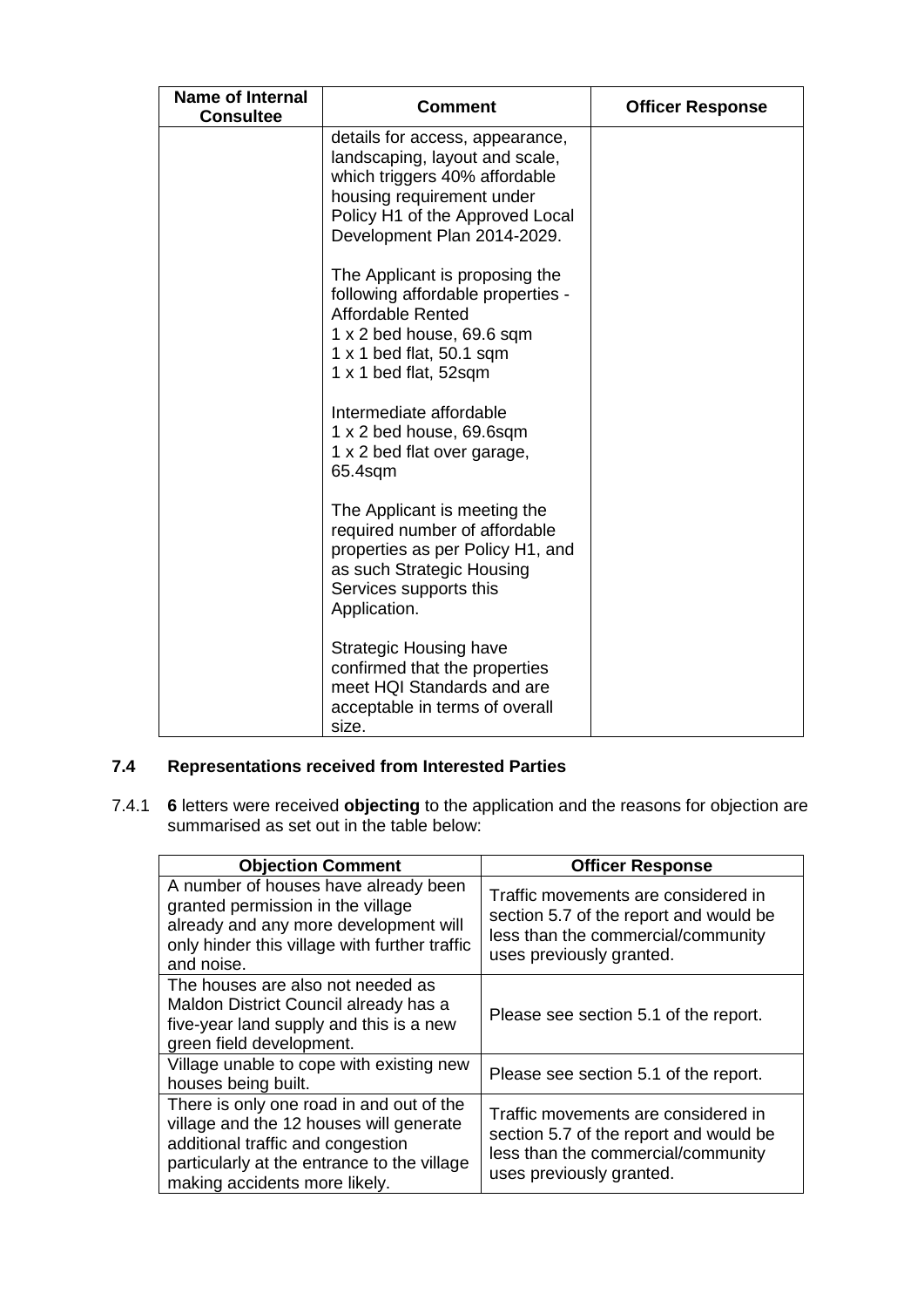| <b>Objection Comment</b>                                                                                                                                                                                                                                                                                               | <b>Officer Response</b>                                                                                                                                                                                                             |
|------------------------------------------------------------------------------------------------------------------------------------------------------------------------------------------------------------------------------------------------------------------------------------------------------------------------|-------------------------------------------------------------------------------------------------------------------------------------------------------------------------------------------------------------------------------------|
| The shops planned would be more<br>useful to the village as would a doctors<br>surgery - if no uptake then nothing<br>should be put there.                                                                                                                                                                             | Please see section 5.2 of the report.                                                                                                                                                                                               |
| Although no sufficient interest has been<br>shown in the commercial/community<br>site thus far, the option for it to be<br>developed to support jobs or community<br>uses in the village should remain,<br>especially given the huge changes that<br>society has undergone as a result of the<br>coronavirus pandemic. | Please see section 5.2 of the report.                                                                                                                                                                                               |
| The provision of community/commercial<br>space in the original plans was used to<br>justify the wider development, which sits<br>outside of the village footprint in an area<br>in which development was previously<br>prohibited, and the status of this land<br>should not be retrospectively altered.               | Please see section 5.2 of the report.                                                                                                                                                                                               |
| No infrastructure upgrades to benefit<br>the village have resulted from the new<br>developments.                                                                                                                                                                                                                       | Noted. This application is proposing<br>40% affordable housing and RAMs<br>payment. No additional infrastructure<br>has been highlighted as a requirement<br>of the development.                                                    |
| Many villagers that have lived here for<br>years are now experiencing flooding<br>around the new housing estate.                                                                                                                                                                                                       | Noted. Please refer to section 5.9 of<br>the report.                                                                                                                                                                                |
| Over the 2020/21 winter the new 75<br>house development, although still under<br>construction, has already caused<br>surface water flooding to existing<br>housing and on the Fambridge Road in<br>the village.                                                                                                        | Noted. Please refer to section 5.9 of<br>the report.                                                                                                                                                                                |
| Transport statement details in relation to<br>the bus service is inaccurate.                                                                                                                                                                                                                                           | Noted.                                                                                                                                                                                                                              |
| The only buses that service the village<br>are a fortnightly bus to Chelmsford, a<br>weekly shoppers bus to South<br>Woodham Ferrers and school buses.                                                                                                                                                                 | Noted. It is acknowledged in the report<br>that the site is within a reasonably<br>sustainable location with limited facilities<br>and services in the village. However,<br>the rain station offers good public<br>transport links. |
| Trains are every 40 minutes and outside<br>of peak hours, evenings and weekends<br>passengers must change at Wickford.<br>After about 11pm trains stop.                                                                                                                                                                | Noted.                                                                                                                                                                                                                              |
| No one cycles anywhere outside of the<br>village because the roads are so<br>dangerous and fast.                                                                                                                                                                                                                       | Noted.                                                                                                                                                                                                                              |
| Refers to Natural England comments<br>and urge the council to start taking a<br>rather longer-term view on this point.                                                                                                                                                                                                 | Noted. Please refer to section 5.10 of<br>the report.                                                                                                                                                                               |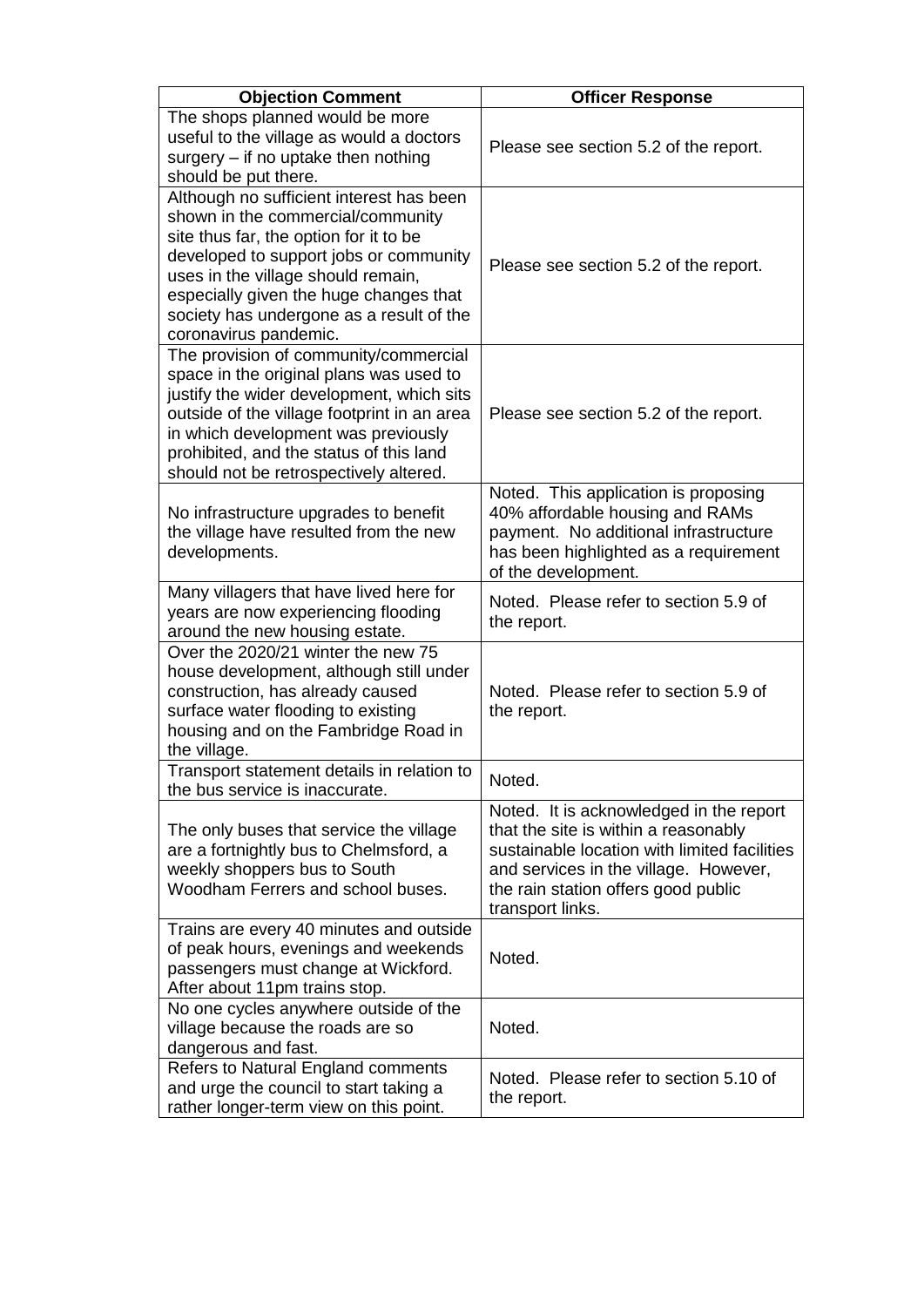# **8. PROPOSED CONDITIONS AND HEADS OF TERMS OF ANY SECTION 106 AGREEMENT**

**APPROVE** subject to the applicant entering into a legal agreement pursuant to section 106 of the Town and Country Planning Act 1990 (as amended) to require the following planning obligations:

- Affordable Housing (5 units 41.7 %)
- Financial Contribution towards Essex Coast Recreational Disturbance Avoidance and Mitigation Strategy (RAMS)

# **PROPOSED CONDITIONS**

- 1 The development hereby permitted shall be begun before the expiration of three years from the date of this permission. REASON: To comply with Section 91(1) of The Town & Country Planning Act 1990 (as amended).
- 2 The development hereby permitted shall be carried out in complete accordance with approved drawings: H7408-3B-DE-611 Rev P1, H7408-3B-DE-621 Rev P1, H7408-3B-DE-622 Rev P1, H7408-3B-SO-625 Rev P1, H7408-3B-SP-600 Rev P1, H7408-3B-SP-610 Rev P1, H7408-3B-SP-620 Rev P1, H7408-3A-SP-001 Rev A, H7408-3A-SP-002, H7408-3A-SP-003, H7408-3A-SP-004, H7408-3A-SP-005, H7408-3A-SP-006, H7408-3A-SP-007, H7408-3A-SP-008, H7408-3A-SP-009, H7408-3A-SP-010, H7408-3A-SS-001 Rev A, JBA17 005-10 Rev D, JBA17/005-SK02 Rev B, Cycle-2A-CS-001 Rev A, 890372 RSK C ALL 02 01 01 Rev P04, 890372 RSK C ALL 04 01 01 Rev P04, 890372 RSK C ALL 05 01 01 Rev P04, 890372 RSK C ALL 05 02 01 Rev P05, 890372 RSK C ALL 06 01 01 Rev P04, B7X3DG-EL, B7X3DG1-FP, B7X3DG2-FP, H436-ELR, H436-FL, H469-EL, H469-FL, H421-EL, H421-FP, P341-BW-EL, P341-BW-FL, P204-FP-EL, SH50-FP-EL, SF58/59-FP-EL-DET, SH73-EL, SH73-FP.

REASON: To ensure the development is carried out in accordance with the details as approved.

- 3 The materials used in the external construction of the development hereby approved shall be as set out within the application form and plans REASON: To ensure the appropriate appearance of the development in the interest of the character and appearance of the area and wider development in accordance with policy D1 of the approved Local Development Plan and guidance contained within the National Planning Policy Framework.
- 4 Within the first available planting season (October to March inclusive) following the occupation of the development the landscaping works as shown on plan references JBA17 005-10 Rev D and JBA17/005-SK02 Rev B and specifications attached to and forming part of this permission shall be fully implemented. If within a period of five years from the date of the planting of any tree or plant, or any tree or plant planted in replacement for it, is removed, uprooted or destroyed or dies, or becomes, in the opinion of the local planning authority, seriously damaged or defective, another tree or plant of the same species and size as that originally planted shall be planted at the same place, unless the local planning authority gives its written consent to any variation.

REASON: In the interest of the character and appearance of the area in accordance with policy D1 of the approved Local Development Plan and guidance contained within the National Planning Policy Framework.

5 Prior to the first occupation of the development hereby permitted the hard landscape works and boundary treatments as shown on plan reference H7408-3A-SP-008 shall be carried out and retained as such thereafter.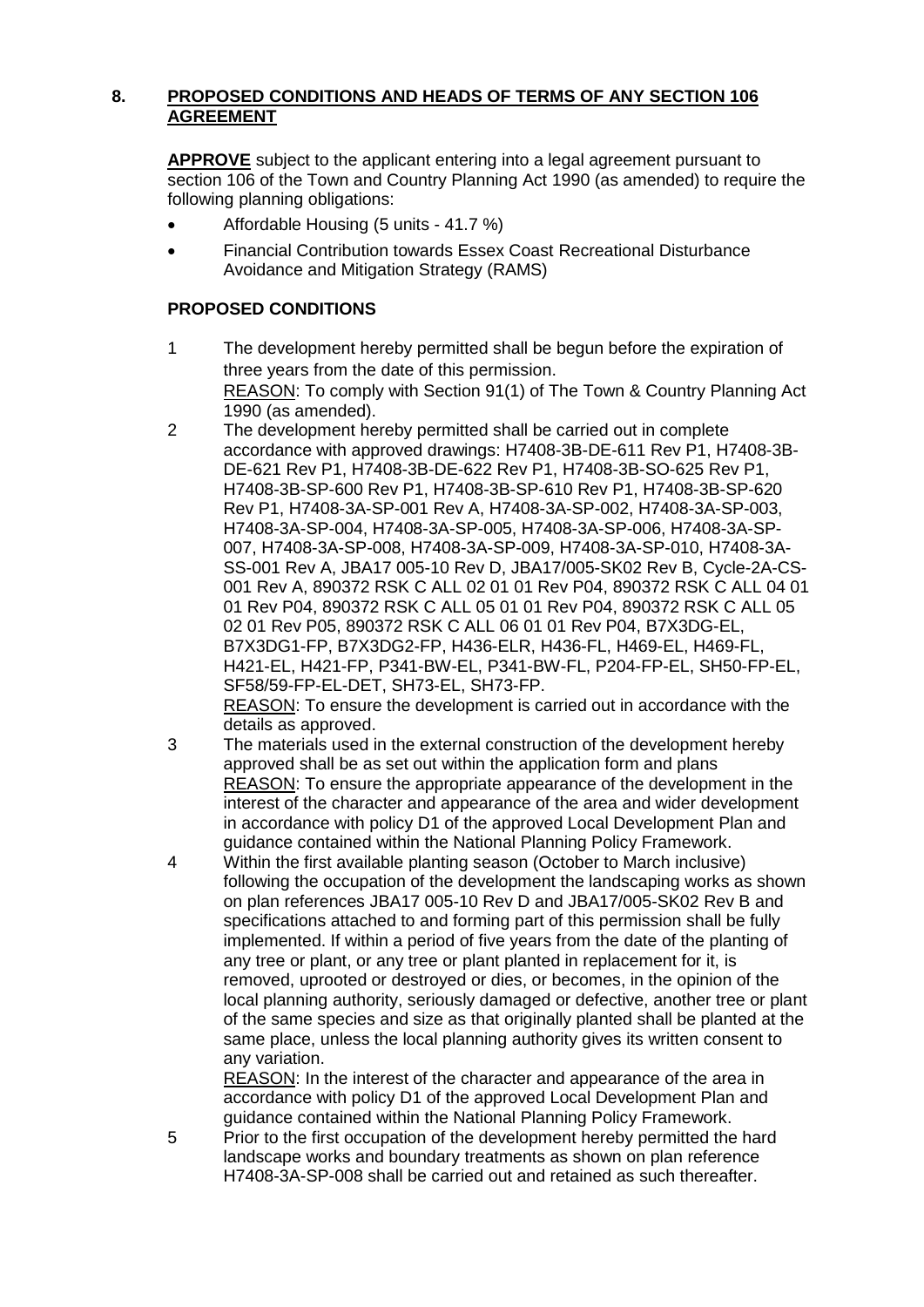REASON: In the interest of the character and appearance of the area as well as to ensure privacy for future residents in accordance with policy D1 of the approved Local Development Plan and guidance contained within the National Planning Policy Framework.

- 6 The foul drainage for the development shall implemented prior to the first occupation of the development in accordance with the Drainage Statement – 890372-R1(3) dated February 2020 with foul drainage connecting to the new rising main to be discharged at South Woodham Ferrers treatment works. REASON: To ensure appropriate foul drainage for the development in accordance with policies D2 and D5 of the approved Local Development Plan and guidance contained within the National Planning Policy Framework.
- 7 The surface water drainage for the development shall be implemented prior to the first occupation of the development in accordance with the Drainage Statement – 890372-R1(3) dated February 2020. REASON: To prevent flooding by ensuring the satisfactory storage of / disposal of surface water from the site in accordance with policy D5 of the approved Maldon District Local Development Plan, and guidance contained within the National Planning Policy Framework.
- 8 The applicant or any successor in title must maintain yearly logs of the maintenance of the SuDS system which should be carried out in accordance with any approved Maintenance Plan (appendix F of the Drainage Statement – 890372-R1(3) dated February 2020). These must be available for inspection upon a request by the Local Planning Authority. REASON: To ensure the SuDS are maintained for the lifetime of the development as outlined in the approved Maintenance Plan so that they continue to function as intended to ensure mitigation against flood risk in accordance with policy D5 of the approved Maldon District Local Development Plan, and guidance contained within the National Planning Policy Framework.
- 9 The development hereby approved shall be carried out in accordance with the Construction Management Plan Revision C dated 20.01.2021 unless otherwise agreed in writing by the Local Planning Authority. REASON: To minimise disruption caused during construction works and to ensure that on-street parking of these vehicles in the adjoining streets does not occur and to ensure that loose materials and spoil are not brought out onto the highway in the interests of highway safety and in accordance with policies D1 and T2 of the approved Maldon District Local Development Plan, and guidance contained within the National Planning Policy Framework.
- 10 Prior to first occupation of the development, and as shown in principle on planning drawing H7408-3A-SP-002. Each vehicular access shall be constructed at right angles to the highway boundary and to the proposed carriageway.

REASON: To ensure that vehicles can enter and leave the highway in a controlled manner and to ensure the removal of and to preclude the creation of unnecessary points of traffic conflict in the highway in the interests of highway safety in accordance with policy T1 of the approved Maldon District Local Development Plan, and guidance contained within the National Planning Policy Framework.

11 Prior to first occupation of the development, the onsite vehicle parking shall be provided as shown in principle on planning drawing H7408-3A-SP-002. Each parking space shall have dimensions in accordance with current parking standards. Furthermore, a fast charging point shall be provided adjacent to at least one parking space for each new dwelling. The vehicle parking areas shall be retained in the agreed form at all times.

REASON: To ensure adequate space for parking off the highway is provided in the interest of highway safety in accordance with the adopted vehicle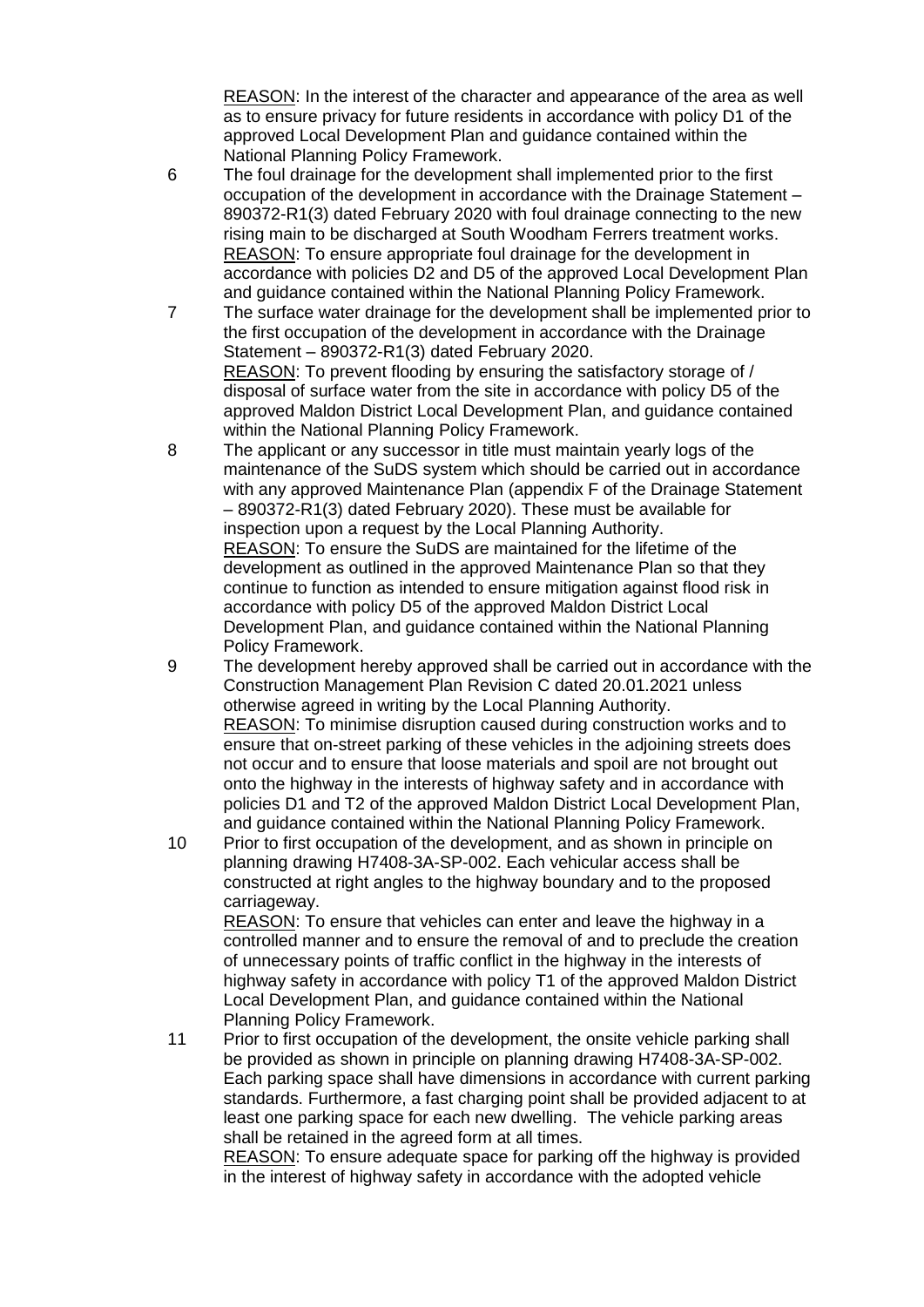parking standards and policy D1 of the approved Maldon District Local Development Plan, and guidance contained within the National Planning Policy Framework.

12 Prior to first occupation of the development, the cycle parking as shown on plan references H7408-3A-SP-005 and CYCLE-2A-CS-001shall be provided. The approved facility shall be secure, convenient, covered and retained at all times.

REASON: To ensure appropriate cycle parking is provided in the interest of highway safety and amenity in accordance with the adopted vehicle parking standards and policy D1 of the approved Maldon District Local Development Plan, and guidance contained within the National Planning Policy Framework.

- 13 No unbound material shall be used in the surface treatment of the vehicular access within 6 metres of the highway boundary. REASON: To avoid displacement of loose material onto the highway in the interests of highway safety in accordance with policies T1 and T2 of the approved Maldon District Local Development Plan, and guidance contained within the National Planning Policy Framework.
- 14 There shall be no discharge of surface water onto the Highway. REASON**:** To prevent hazards caused by water flowing onto the highway and to avoid the formation of ice on the highway in the interest of highway safety in accordance with policies T1 and T2 of the approved Maldon District Local Development Plan, and guidance contained within the National Planning Policy Framework.
- 15 Any contamination that is found during the course of construction of the approved development that was not previously identified shall be reported immediately to the Local Planning Authority. Development on the part of the site affected shall be suspended and a risk assessment carried out and submitted to and approved in writing by the Local Planning Authority. Where unacceptable risks are found remediation and verification schemes shall be submitted to the Local Planning Authority for approval in writing. These approved schemes shall be carried out before the development is resumed or continued. Following completion of measures identified in the approved remediation scheme, a verification report demonstrating the effectiveness of the remediation scheme carried out must be submitted to the Local Planning Authority for approval in writing.

REASON: To ensure any contamination found present on the land is remediated in the interests of the future users of this development as well as neighbouring land uses and the water environment in accordance with policy D2 of the approved Maldon District Local Development Plan, and guidance contained within the National Planning Policy Framework.

16 The development shall be carried out to ensure that all mitigation and enhancement measures as detailed in the Ecology Walkover Letter (JBA, January 2020) and the Landscape Masterplan (JBA, February 2020) and the Addendum to the Ecological Walkover Letter (JBA, May 2021) are carried out.

This may include the appointment of an appropriately competent person e.g. an ecological clerk of works (ECoW,) to provide on-site ecological expertise during construction. The appointed person shall undertake all activities, and works shall be carried out, in accordance with the approved details. REASON: To conserve and enhance Protected and Priority species and allow the LPA to discharge its duties under the Conservation of Habitats and Species Regulations 2017 (as amended), the Wildlife & Countryside Act 1981 as amended and s40 of the NERC Act 2006 (Priority habitats & species) in accordance with policies N1 and N2 of the approved Maldon District Local Development Plan, and guidance contained within the National Planning Policy Framework.